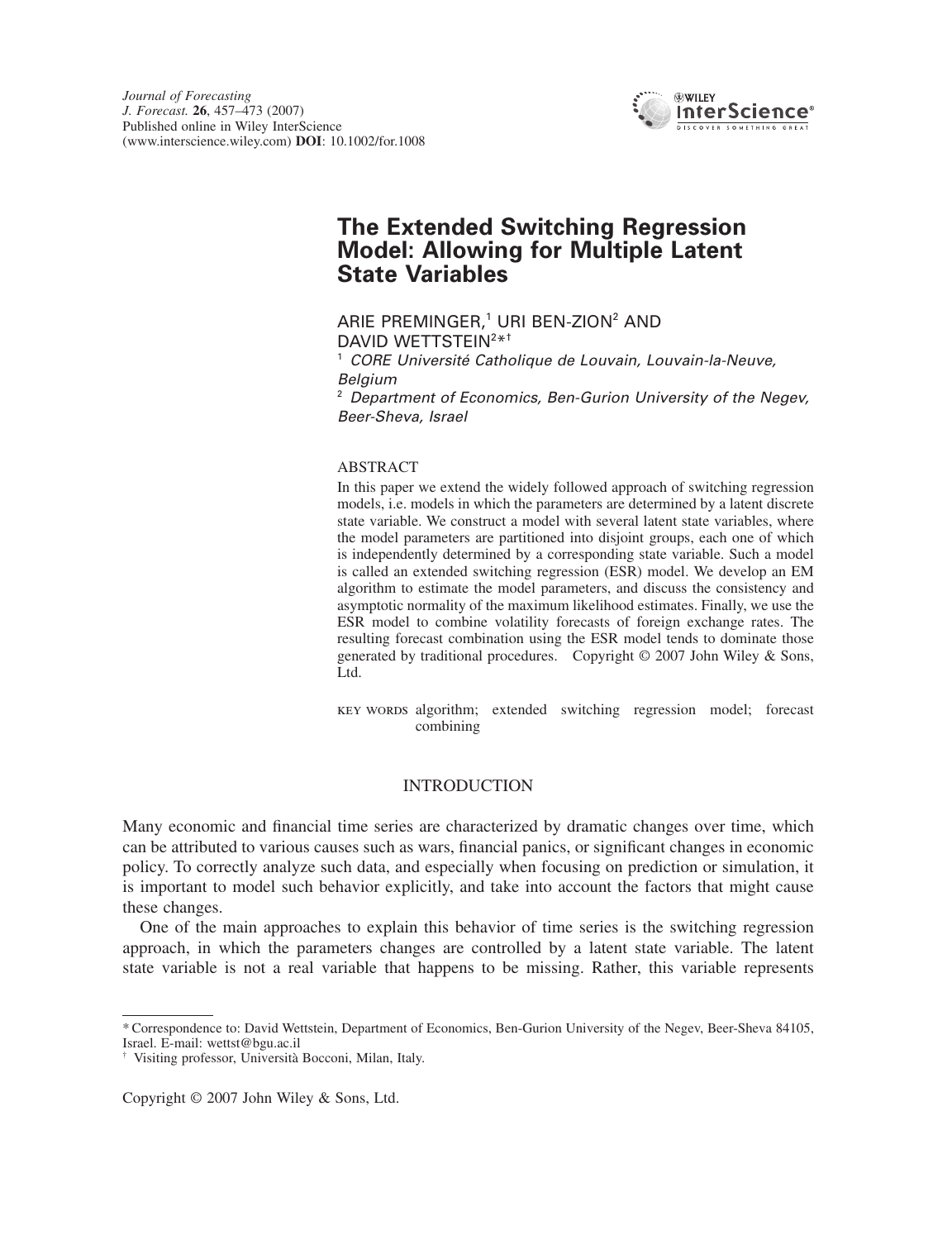underlying factors without a precise physical definition, but which often turn out to have a meaningful physical interpretation. More specifically, these models are based on the assumption that the data-generating process changes over time, and there is a latent model selection procedure dependent on a discrete state variable which randomly picks a parametric model each time. This procedure is characterized by defining a set or subset of the model parameters to be mutually dependent on the state variable.

Switching regression models have a rich history in econometrics; see Maddala and Kim (1998) for a comprehensive survey. Recently, a new class of switching regression models obtained as mixtures of linear autoregressive models has been considered by several authors, e.g. Le *et al.* (1996), Li and Wong (2000, 2001), and Lanne and Saikkonen (2003). These models can be defined by specifying the conditional distribution of the observed time series as a mixture of normal distributions with each component of the mixture similar to the conditional distribution of a Gaussian linear autoregressive model. Related classes of models are the Markov regression models (Hamilton 1994, Ch. 22), which differ from the switching regression models in that the unobserved state variable follows a latent Markov structure.

These models have proven to be extremely useful in modeling low-frequency (e.g. quarterly or monthly data) economic and financial time series (see, for example, Hamilton, 1990; Engel and Hamilton, 1990; Klaassen, 2005). In order to model high-frequency data (e.g. weekly or daily data) we may need to consider a larger number of states. However, one should consider the practical limitation that the number of parameters grows substantially with the cardinality of the state space. Therefore, we extend this modeling approach by positing the existence of several state variables, which independently influence the latent model selection procedure through the picking of a partial and disjoint group of the model parameters. We call this approach the extended switching regression (ESR) model. This approach relaxes the assumption that the model parameters are mutually dependent on one state variable, and allows independent switches in subsets of the model parameters over time.

The advantage of formulating our model in such a way is that we can consider many distinct states without substantial increase in the model parameters. This is done by imposing a tight set of restrictions on the switching parameters and assuming that the probability of each state can be factored into several components related to the probabilities of the latent state variables. Furthermore, the underlying assumption which usually motivates the usage of switching regression models in economic applications is that all economic agents switch to the new regime at once. However, if the economy consists of many individuals or firms, each of whom switches in different times, the ESR model seems more appropriate because it enables gradual switching by allowing some of the model parameters to remain the same while shifts occur in other parameters.

We apply the ESR model to combine forecasts of exchange rate volatility and compare out-ofsample performance of this model to traditional linear forecast combining methods and other methods for combining forecasts, derived from switching regression models. The motivation for using the ESR model is that when one uses a linear combination of several individual forecasts to obtain a single forecast, the weights which are given to each individual forecast may change over time. The changes in the weights may be associated with the realization of several independent state variables.

The layout of this paper is as follows: the next section introduces the extended switching regression (ESR) model. The third section discusses the large sample properties of the model. In the fourth section we develop an EM algorithm for estimation. An empirical application is provided in the fifth section, where we use the ESR model to combine forecasts and compare it with other forecast combining models. The sixth section summarizes the main findings and outlines several extensions.

Copyright © 2007 John Wiley & Sons, Ltd. *J. Forecast*. **26**, 457–473 (2007)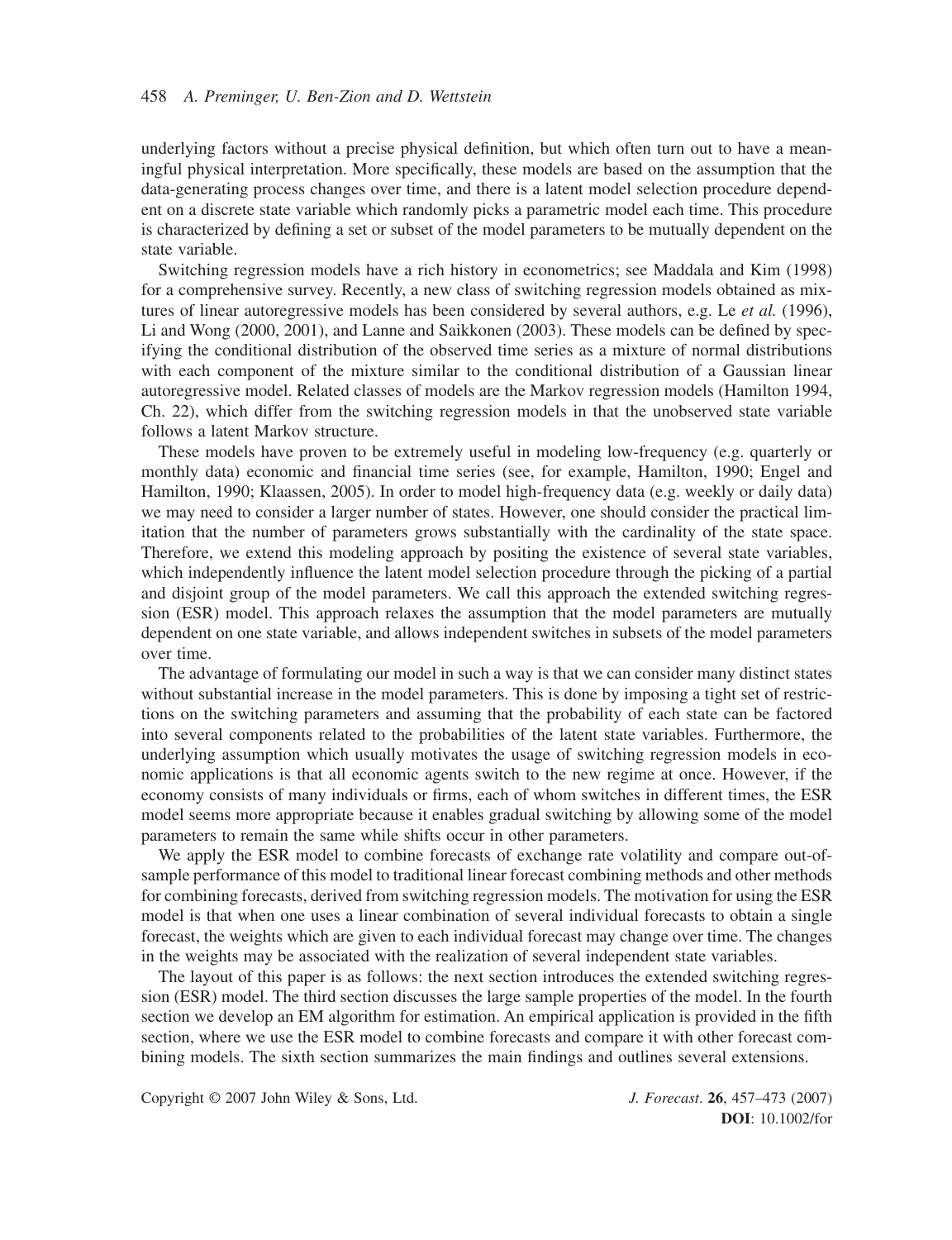#### THE ESR MODEL

Switching regression models are motivated by the realization that time series may have parameters that are themselves changing over time.

This is in contrast to the situation expressed by a regression model:

$$
y_t = \mu_t(x_t, \psi_0) + \varepsilon_t \tag{1}
$$

where  $\mu_t$ :  $X \times \Psi \to R$  are known functions measurable on X for each  $\psi_0$  in  $\Psi$ , a compact subset of  $R<sup>d</sup>$ , and continuous on Ψ a.s. for all *t*. The error is a zero-mean Gaussian white noise and  $x<sub>t</sub> \in X$  is a vector of explanatory variables. While these models have been popular in describing some 'behavioral law', they are not flexible enough to account for situations where the researcher believes the parameters are not constant over time.

Switching regression (SR) was developed as a way of allowing data to arise from a combination of two or more distinct data generation processes. An equivalent description of the models presented above is based on the assumption that there is a single unobserved random discrete variable  $s_t$ , which will be called a state variable. This variable selects a specific conditional distribution of *yt*. So, if there are *k* possible distributions,  $s<sub>i</sub> = 1$ , when the process distributes according to the first distribution;  $s<sub>i</sub>$  $= 2$ , the process distributes according to the second distribution, and so on, i.e. *s<sub>t</sub>* ∈ {1, ..., *k*}. The state variable is unobserved and the distribution of  $s<sub>t</sub>$  is multinomial; therefore, in the switching regression model we have

$$
y_t = \mu_t(x_t, \psi(s_t)) + \varepsilon_t \tag{2}
$$

This model has the important property that  $\psi(s_i) \in \Psi$ , the parameters governing the data generation process, change over the set  $\{\psi_1, \psi_2, \dots, \psi_k\}$  according to the values of the state variables.<sup>1</sup> For example in linear switching regression models  $\mu_t = x'_t \cdot \beta(s_t)$  and the parameter vector  $\beta(s_t)$  change over the set  $\{\beta_1, \beta_2, \ldots, \beta_k\}$  according to the random values of the state variable.

In the ESR model we propose, the existence of  $p$  discrete switches in disjoint groups of the model parameters is assumed. The changes in the *i*th group depend only on the realization of *s i <sup>t</sup>*, unobserved i.i.d. state variables which can assume one of  $k_i$  integer values  $\{1, 2, \ldots, k_i\}$ . In order to simplify our discussion we will assume without loss of generality that  $k = k_i$ , although the number of elements in each of the subsets can be different.

The ESR model can be described as

$$
y_t = \mu_t(x_t, \psi_1(s_t^1), \dots, \psi_p(s_t^p)) + \varepsilon_t
$$
\n(3)

where  $\mu_t: X \times \Psi_1 \ldots \times \Psi_p \to R$ . The parameter set  $\Psi$  is being partitioned into p distinct subsets such that  $X \Psi_i = \Psi \subset R^d$  and the function  $\psi_i(s_i^i) \in \Psi_i \subset R^{d_i}$  ( $d = \sum d_i$ ) associates with each realization of the state variable  $s_i^i$ , a parameter vector which is chosen from the set  $\{\psi_{i1}, \psi_{i2}, \dots, \psi_{ik}\}.$  The ESR models we consider in this work are linear with individual coefficients that are allowed to shift independently over time. The full specification of the model and the estimation procedure are given in what follows. *i p* =  $\bigtimes_{i=1}^p \Psi \subset R^d$  and the function  $\psi_i(s_i^i) \in \Psi_i \subset R^{d_i}$  (  $d = \sum_{i=1}^p$ 

<sup>&</sup>lt;sup>1</sup>It may be possible to allow the error term variance to shift between states; however, for simplicity, we assume it remains constant.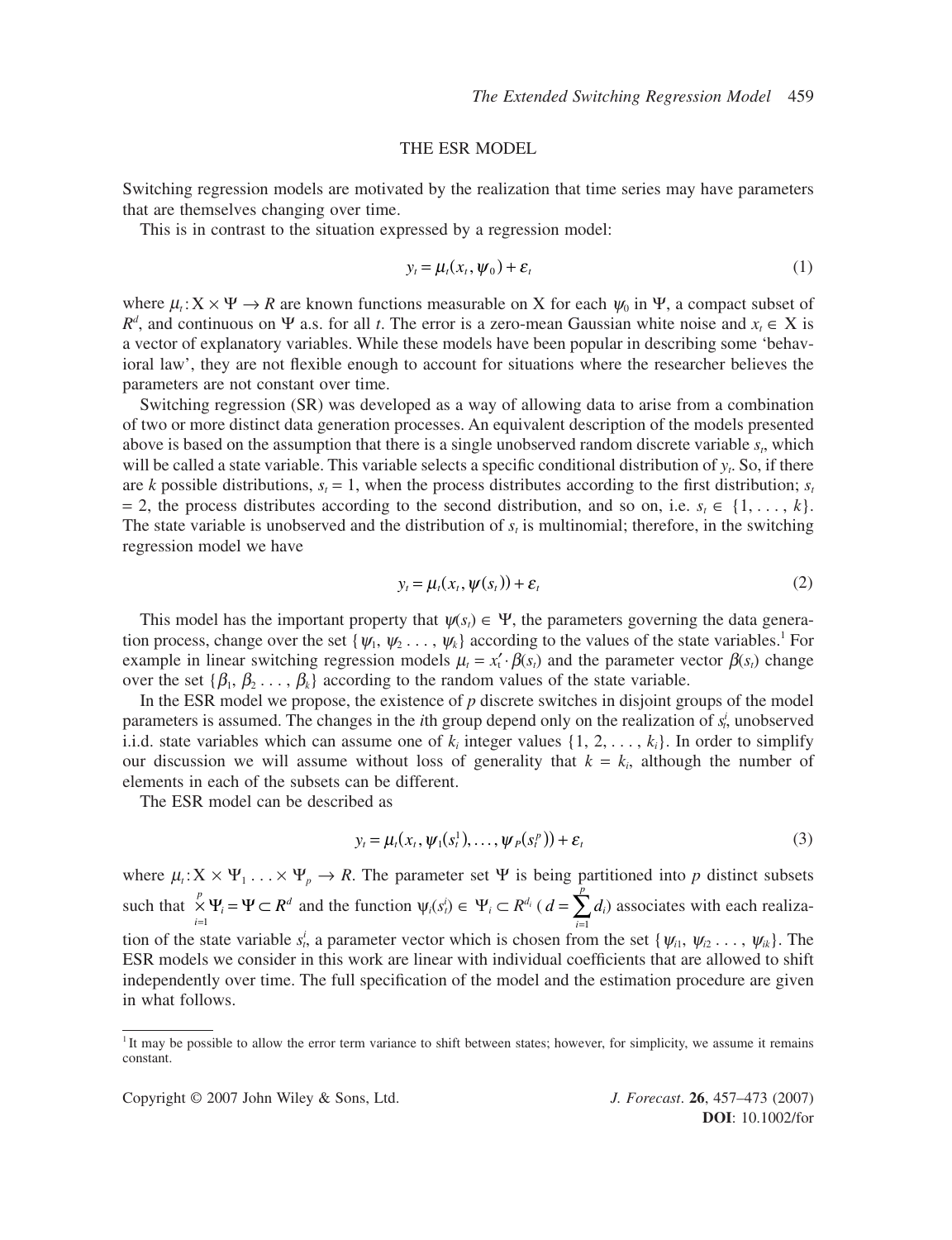Note that if we impose the restriction that  $s_t^1 = s_t^2 = \dots s_t^p$  or assume  $p = 1$  and  $\Psi_1 = \Psi$  the process described by equation (3) is equivalent to the switching regression model presented in equation (2). On the other hand, the ESR model can be estimated inefficiently by a switching regression model. That is, if there are *p* state variables, where each state variable can assume one of *k* states, we have to estimate a switching regression model with  $k^p$  states, which will be estimated with  $k^p - 1$  probabilities as well as other model parameters. This creates an identification and estimation problem as we increase *p* and *k*. In the ESR model we can parameterize the same state space with only a few parameters by imposing independence among the state variables. Furthermore, if an ESR model describes the true data-generating process, it is better to estimate it directly, rather than resort to the conventional SR approach that nests it, with the cost of having to estimate an exponentially increasing number of parameters. Also note that under the ESR interesting qualitative information may result from the nature of the state variables, whereas this information will be lost if we estimate a model with one state variable.

In this context it is important to note a few things. The independence assumption reduces the number of parameters in the model. However, if there is a priori information or a reasonable assumption regarding the probability structure of the state variables, we can use it. So, although we use the independence assumption as a basis for our estimation in the rest of this paper, nothing prevents us from assuming some form of dependence among the state variables. It should, however, be stressed that such assumptions entail a decrease in the degrees of freedom.

We rely on maximum likelihood estimation techniques and in the next section discuss the asymptotic properties of the estimates derived in such a manner.

#### ASYMPTOTIC THEORY

In this section we discuss large-sample properties of the maximum likelihood estimates of the ESR model. Let  $\{Z_t\}_{t>0}$  be a discrete-time, real-valued, stochastic process. The vector  $Z_t$  is partitioned into  $Z_t = (Y_t, X_t)$ , where  $Y_t$  is the dependent variable and  $X_t$  is the vector of explanatory variables which could include lagged variables of *Yt*. We are interested in a parametric family of conditional distributions<sup>2</sup> {P<sup>t</sup><sub>*YIX</sub>*( $\psi$ ),  $\psi \in \Psi$ } of  $Y_t$  given  $X_t$ , which exists by Jirina's theorem (Bauer, 1972), where the</sub> conditional distributions have Radon–Nikodym derivatives  $g(y_t|x_t, \psi)$  with respect to some  $\sigma$ -finite measure  $\nu$  on the real line (these derivatives usually correspond to the usual notion of a density functions).

A stochastic process is said to follow an extended switching regression or ESR model if there exists a latent model selection procedure which picks an element from the set { $g(y_t|x_t, \psi)$ ,  $\psi \in \Psi$ } of conditional densities for each *t*. The selected (probability) model provides a complete description of the stochastic behavior of the data for each point in time.<sup>3</sup> This selection process is unobserved and characterized by independent selections from the disjoint parameter sets  $\{ \Psi_i \}$ , where  $\Psi = \times$ From each set Ψ*<sup>i</sup>* we select one element among *k* possible ones. The selection is dependent on the realization of *p* unobserved independent state variables  $s_i^i \in \{1, \ldots, k\}$  as described in the previous  $\Psi = \sum_{i=1}^{N} \Psi_i$ .

Copyright © 2007 John Wiley & Sons, Ltd. *J. Forecast*. **26**, 457–473 (2007)

 $2$ In the previous section we assumed for simplicity that only the parameters of the conditional expectation switch over time; this assumption does not prevent us from dealing with the general case when discussing the large sample properties of the maximum likelihood estimator.

<sup>&</sup>lt;sup>3</sup>Note that in the ESR model it is possible, even though the switches in the model parameters are independent, for the resulting explanatory variables to be dependent.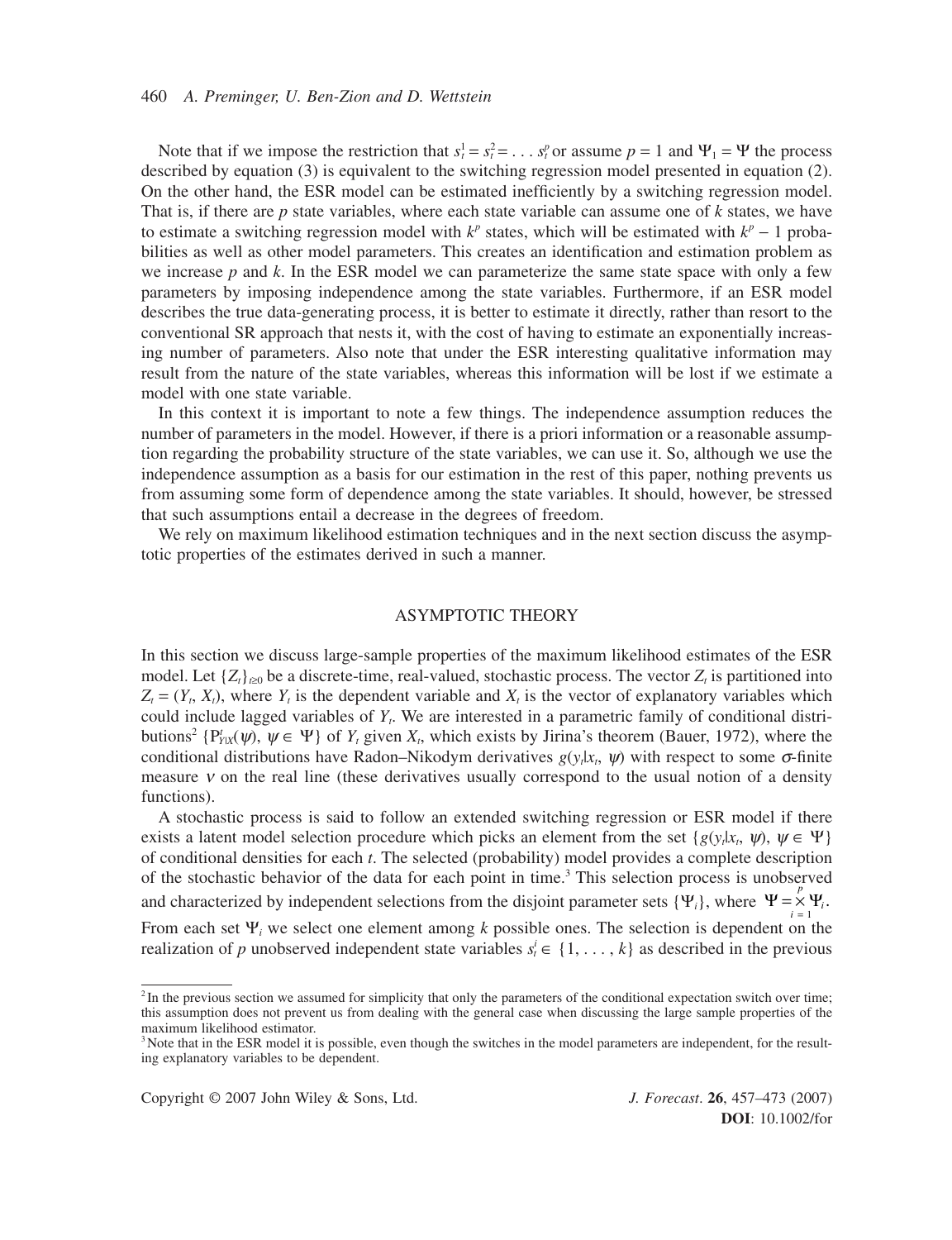\n- Switching regression (SR) model
\n- $$
s_t \rightarrow \psi \in \{\psi_1, \ldots, \psi_k\} \subset \Psi
$$
\n- Extended Switching regression (ESR) model
\n- $s_t^1 \rightarrow \tilde{\psi}_1 \in \{\psi_{11}, \ldots, \psi_{1k}\} \subset \Psi_1$
\n- $\vdots$
\n- $s_t^p \rightarrow \tilde{\psi}_p \in \{\psi_{p1}, \ldots, \psi_{pk}\} \subset \Psi_p$
\n

Figure 1. The latent structure of the ESR model and the SR model

section. A concise comparison between the latent structures of the ESR and the switching regression (SR) models is given in Figure 1.

Let  $\{p_{i1}, \ldots, p_{ik}\}\$  denote the probability of the *i*th selection and let  $\varphi_i \subset \Psi_i$  be a set of *k* distinct values determined by  $s_t^i$ , where each element of this set is denoted by  $\varphi_{ij_i}$  and is chosen with probability  $p_{ij}$ , where  $j_i \in \{1, ..., k\}$ . The conditional density of  $y_t$  is given by<sup>4</sup>

$$
f(y_t|x_t, \theta) = \sum_{j_1=1}^k \dots \sum_{j_p=1}^k \left[ \left( \prod_{i=1}^p p_{ij_i} \right) \cdot g(y_t|x_t, \phi_{1j_1}, \dots, \phi_{pj_p}) \right]
$$
(4)

where  $\theta = (\varphi_1, \ldots, \varphi_p, p_{11}, \ldots, p_{1k-1}, \ldots, p_{p1}, \ldots, p_{pk-1})$  is the vector of the model parameters. Let  $\hat{\theta}_T$  be the maximum likelihood estimator which maximizes the following log-likelihood function:

$$
L_T(\theta) = \sum_{t=1}^T \log f(y_t | x_t; \theta)
$$
\n(5)

Since under each state the density functions are from the same parametric family, the ESR model in (4) is invariant under permutation of the labels in  $(\varphi_{i1}, p_{i1}, \ldots \varphi_{ik}, p_{ik})$  for each *i*. Hence for this model there exist  $(k!)^p$  distinct parameter values, which give the same likelihood due to 'label switching'. For more details on the 'label switching' problem in mixture models, see Render (1981) and Render and Walker (1984). In addition, when  $p_{ij} = 0$  and/or  $\varphi_{ij} = \varphi_{ij}$  for some *i*,  $j \neq j'$ , the structure of the ESR model is degenerate in the sense that there exists another model with fewer states which gives the same value to the log-likelihood function, and therefore some of the model parameters are not identified. To see it, assume that one of the model parameters has the same value in all states, i.e. it is constant but has been modeled as a switching parameter, and then its corresponding probability parameters are not identified. Furthermore, in this case, the likelihood function is flat, the Fisher information matrix is singular and the regularity conditions needed to establish the asymptotic properties (consistency, asymptotic normality) of the maximum likelihood estimator are not satisfied.

In order to avoid the identification problem, we assume that the probabilities of the state variables are bounded away from zero and that the values of the parameters are strictly increasing over states

Copyright © 2007 John Wiley & Sons, Ltd. *J. Forecast*. **26**, 457–473 (2007)

<sup>&</sup>lt;sup>4</sup> Note that when  $p = 1$  the conditional density is the same as for the switching regression model.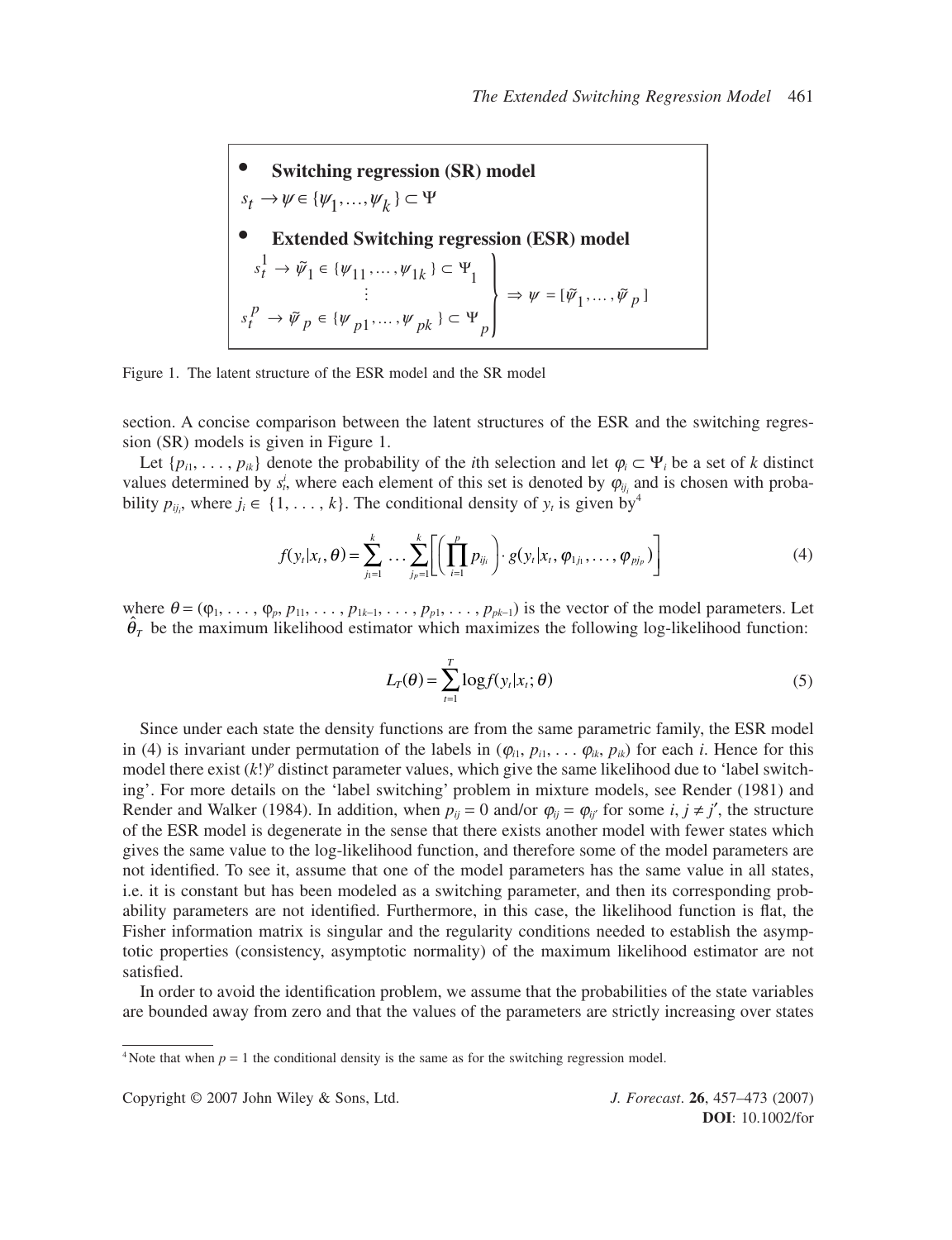#### 462 *A. Preminger, U. Ben-Zion and D. Wettstein*

with the size of the jump bounded away from zero. That is, we impose the following restrictions on the parameter set;  $p_{ij} \in [\tau_1, 1 - \tau_1]$  and  $\varphi_{ij} + \tau_2 \leq \varphi_{ij+1}$  for  $i = 1, 2, \ldots, p$  and  $j = 1, \ldots, k - 1$ , where  $\tau_1$ ,  $\tau_2 > 0$  are fixed small numbers. Let  $\Theta$  be the parameter space which satisfies these restrictions and contains  $\theta_0$  (the underlying parameter vector of the ESR model<sup>5</sup>), in its interior. By examining only those parameters in this set we may say that  $\theta_0$  is *identifiably unique* (White, 1994, def. 3.3) on this set.

It can be shown, similarly to Jeffries (1998) and Rahbek and Shepherd (2002), that for stationary and ergodic processes and under mild regularity conditions which take into account the identifiability and singularity problems of the ESR model as mentioned above, we can apply Theorem 2.1 and 2.2 of Billingsley (1961, pp. 10–14) to establish that the maximum likelihood estimator is consistent and asymptotically normal, so that

$$
\hat{\theta}_T \to {}_{p}\theta_0 \quad \text{and} \quad \sqrt{T}(\hat{\theta}_T - \theta_0) \Rightarrow N(0, Q^{-1})
$$
\n(6)

where

$$
Q_{ij} = \frac{1}{T} \sum_{t=1}^{T} E \left[ \frac{\partial \text{Log}f(Y_t|X_t, \hat{\theta}_T)}{\partial \theta_i} \cdot \frac{\partial \text{Log}f(Y_t|X_t, \hat{\theta}_T)}{\partial \theta_j} \right]
$$

and  $\rightarrow$ <sub>*p*</sub> denotes convergence in probability and  $\Rightarrow$  denotes convergence in distribution. The empirical counterpart of the Fisher information matrix is easily obtained by taking expectation with respect to the empirical distribution. For dependent and heterogeneous data, see the discussion in Preminger *et al.* (2003). Under model dynamic misspecification we can use the results of Domowitz and White (1982, 1984); see also Gallant and White (1988) and White (1994) for a comprehensive discussion.

#### ESTIMATION

The linear ESR model we consider in this work is given by

$$
y_t = \alpha + \sum_{i=1}^d \beta_{ii} x_{it} + \varepsilon_t
$$
\n(7)

where  $\varepsilon_i \sim i.i.N(0, \sigma)$  and  $\beta_{ii} \in {\beta_{i1}, \ldots, \beta_{ik}}$  for  $1 \le i \le d$ , although it may be possible to allow the intercept and the error variance to shift between several states over time; we assume for simplicity that they remain constant over the whole period. The parameter  $\beta_{ii}$  is a random variable. Its distribution is discrete and is determined by a state variable  $s_t^i$  as described in the previous section. An equivalent description of (7) is given as follows:

$$
y_t = \alpha + \sum_{i=1}^d \beta_i S_i^i x_{it} + \varepsilon_t
$$
\n(8)

Copyright © 2007 John Wiley & Sons, Ltd. *J. Forecast*. **26**, 457–473 (2007)

<sup>&</sup>lt;sup>5</sup>By  $\theta_0$ , we mean one of the parameter vectors which are obtained from the true parameters by label switching.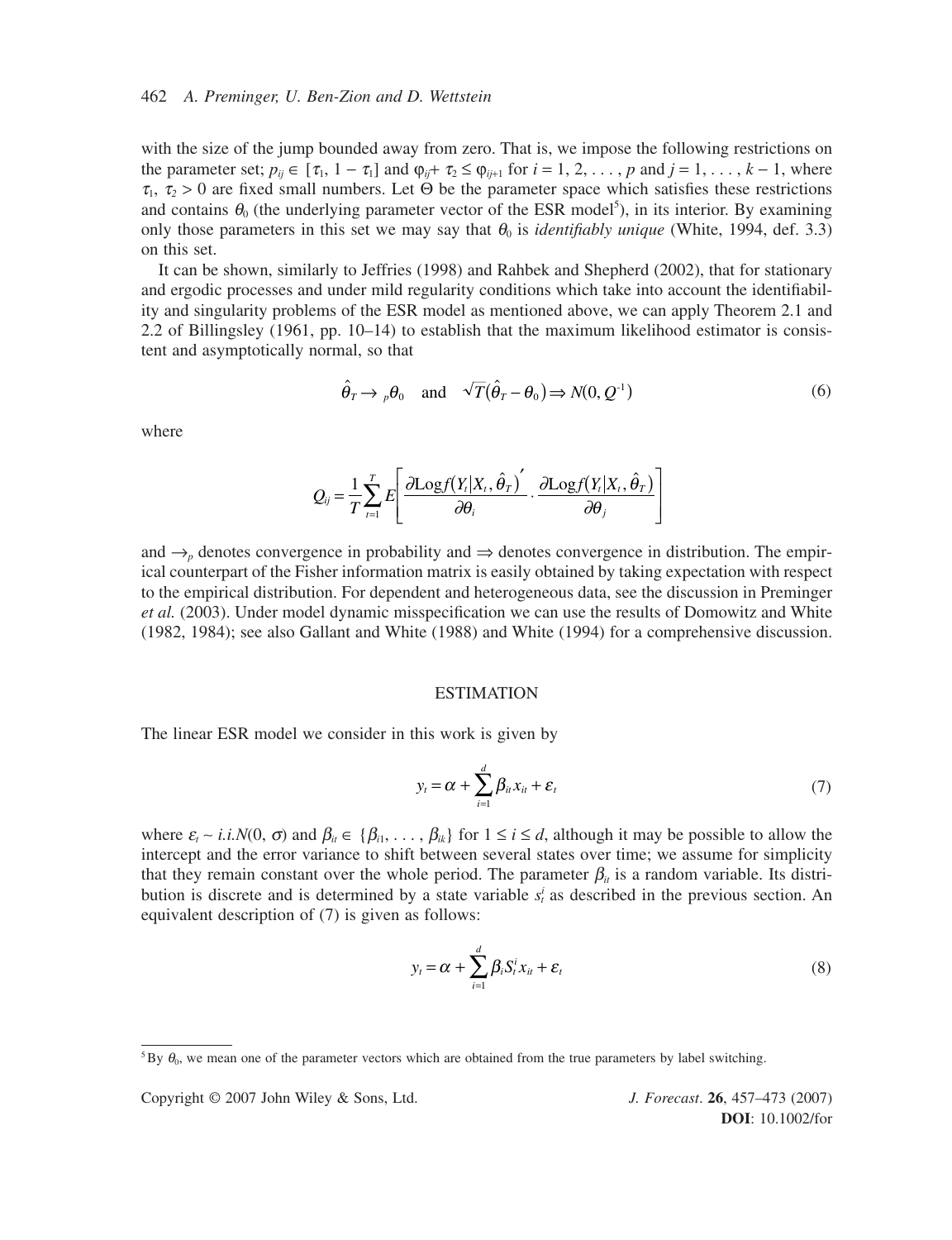where  $\beta_i = [\beta_{i1}, \ldots, \beta_{ik}]$  and  $\{S_i^i\}_{i=1}^d$  is a set of *k*-dimensional *d* vectors with the *j* element in the vector  $S_t^i$  equaling one if  $s_{it} = j$  and zero otherwise, hence

$$
S_{t}^{i} = \begin{cases} [1, ..., 0]^{'} & \text{if } s_{t}^{i} - 1 \\ \vdots & \vdots \\ [0, ..., 1]^{'} & \text{if } s_{t}^{i} = k \end{cases}
$$
(9)

The estimation of the linear ESR model is done via the EM algorithm popularized by Dempster *et al.* (1977); see also McLachlan and Krishnan (1997). It should be noted that an EM approach is not necessary—the parameters could be estimated by other minimization or maximization routines. We want to point out, though, that the likelihood function will not be a concave function because it is a mixture likelihood, and thus Newton–Raphson-based optimizations may not work well. The advantage of using the EM algorithm lies in the fact that the likelihood values increase (weakly) in each iteration, thus ensuring the algorithm will converge to a local maximum in almost all cases. This means that if  $\theta^{\ell}$  denotes the EM algorithm's estimate of the true parameters after  $\ell$  iterations, then the EM estimates satisfy  $L_T(\theta^{\ell+1}) > L_T(\theta^{\ell})$ . This monotone property of the EM estimates becomes more important as the number of estimated parameters increases. As more parameters are added, it is more likely that the standard maximization routines will fail. There are pathological constructions in which the EM estimates may converge to a critical point other than a local maximum (Wu, 1983), but such aberrations are usually overcome by changing the starting values of the algorithm. In order to avoid the identifiability problem due to the structure of the ESR model, we impose the following restrictions on the parameter space;  $p_{ij} \in [\varepsilon_1, 1 - \varepsilon_1]$  and  $\beta_{ij} + \varepsilon_2 \le \beta_{i+1}$  for  $1 \le i \le d$ and  $1 \le j \le k - 1$ , where  $\varepsilon_1$ ,  $\varepsilon_2 > 0$  are fixed small numbers.

Now, let  $S_t = (1, S_t^{1'}, S_t^{2'}, \ldots, S_t^{d'})'$ ,  $B = (\alpha, \beta_{11}, \ldots, \beta_{1k}, \ldots, \beta_{d1}, \ldots, \beta_{dk})'$ ,  $\tilde{X}_t = (1, x_{1t}, \ldots, x_{1t}, \ldots, x_{dt})'$  $x_{2t}, \ldots, x_{d-1,t}, \ldots, x_{dt}, \ldots, x_{dt}$ '. We first write the ESR model in a more compact way that would simplify calculations later on:

$$
y_t = (B \odot \tilde{X}_t)' \cdot S_t + \varepsilon_t \tag{10}
$$

The symbol ' $\odot$ ' denotes the Hadamard product, which means element-by-element multiplication. Also  $\theta^{\ell} = [B^{\ell}, \sigma^{\ell}, p_{11}^{\ell}, \ldots, p_{1k}^{\ell}, \ldots, p_{d1}^{\ell}, \ldots, p_{dk}^{\ell}]$  denotes the parameters estimated in the  $\ell$ th iteration and let  $\Lambda_t(\theta^{\ell-1}) = E(S_t S_t | y_t, x_t; \theta^{\ell-1}), \hat{S}_t(\theta^{\ell-1}) = E(S_t | y_t, x_t; \theta^{\ell-1}).$ 

# **The EM procedure**

*The M-step*

The (conditional) likelihood function of the complete data, assuming that the values of the state variables are known, is given by

$$
L_T^C(\theta) = \sum_{t=1}^T \sum_{i=1}^d \sum_{j=1}^k S_t^{ij} \log(p_{ij}) - \sum_{t=1}^T \frac{\left(y_t - (B \odot \tilde{X}_t)^S \right)^2}{2\sigma^2} - 0.5T \log(2\pi\sigma^2)
$$
(11)

The expectation is taken with respect to the distribution of the state variables given the data and the parameters estimated in the previous iteration (we describe the exact mode of calculation of the E-step later on) and yields

Copyright © 2007 John Wiley & Sons, Ltd. *J. Forecast*. **26**, 457–473 (2007)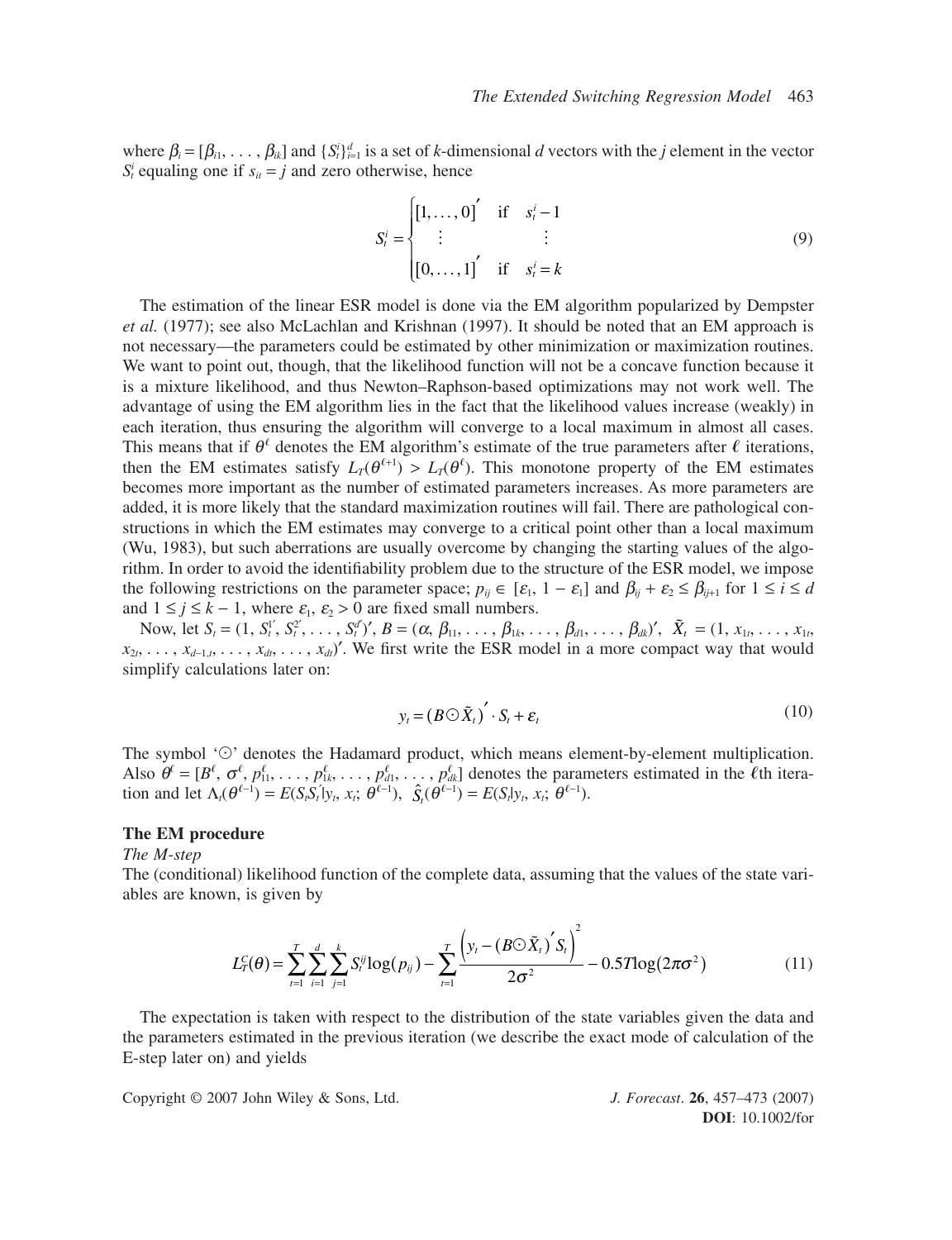464 *A. Preminger, U. Ben-Zion and D. Wettstein*

$$
E(L_{T}^{c}(\theta^{\ell}| \{y_{t}, x_{t}\}_{t=1}^{T}; \theta^{\ell-1})) = \frac{1}{2\sigma^{2}} \sum_{t=1}^{T} \left\{ y_{t}^{2} - 2y_{t}(B \odot \tilde{X}_{t})^{'} \hat{S}_{t}(\theta^{\ell-1}) + (B \odot \tilde{X}_{t})^{'} \Lambda_{t}(\theta^{\ell-1})(B \odot \tilde{X}_{t}) \right\} + \sum_{t=1}^{T} \sum_{i=1}^{d} \sum_{j=1}^{k} \hat{S}_{t}^{ij}(\theta^{\ell-1}) \log p_{ij} - 0.5T \log(2\pi\sigma^{2})
$$
\n(12)

Differentiating with respect to *B* yields

$$
B^{\ell} = \left(\sum_{t=1}^{T} \tilde{X}_t \tilde{X}_t' \bigodot \Lambda_t (\theta^{\ell-1})\right)^{-1} \sum_{t=1}^{T} y_t \tilde{X}_t \bigodot \hat{S}_t (\theta^{\ell-1})
$$
\n(13)

Differentiating with respect to  $\sigma$  and  $p_{ij}$  is seen to yield

$$
\sigma^{\ell} = \sqrt{\frac{1}{T} \sum_{t=1}^{T} \left[ y_t^2 - 2y_t (B^{\ell} \odot \tilde{X}_t)' \hat{S}_t (\theta^{\ell-1}) + (B^{\ell} \odot \tilde{X}_t)' \Lambda_t (\theta^{\ell-1}) (B^{\ell} \odot \tilde{X}_t) \right]}
$$
(14)

$$
p_{ij}^{\ell} = \frac{1}{T} \sum_{t=1}^{T} \hat{S}_t^{ij} (\theta^{\ell-1})
$$
\n(15)

*The E-step*

Calculation of the expectation of the log-likelihood function of the complete data is done with respect to the distribution of the latent state variables given the data, and the parameters estimated in the previous iteration. When calculating the expectation, one should sum across all the possible permutations of the discrete variables. Let  $\hat{S}_t^{ij}$  be the conditional expectation of  $S_t^{ij}$  (the *j*-element of  $S_t^{i}$ ). The elements of  $\Lambda_i(\theta^{\ell-1})$  and  $\hat{S}_i(\theta^{\ell-1})$ , can be deduced from the following calculations:  $\hat{S}^{ij}_t$ 

$$
\hat{S}_{t}^{ij} = \Pr(S_{t}^{ij} = 1 | y_{t}, x_{t}; \theta^{\ell-1}) = \frac{\Pr(y_{t}, S_{t}^{ij} = 1 | x_{t}; \theta^{\ell-1})}{\Pr(y_{t} | x_{t}; \theta^{\ell-1})} = \frac{p_{ij} \Pr(y_{t} | x_{t}, S_{t}^{ij} = 1; \theta^{\ell-1})}{\sum_{\{S_{t}^{ij}\}\Pr(y_{t}, S_{t}^{ij} | x_{t}; \theta^{\ell-1})}}
$$
\n
$$
= \frac{p_{ij} \sum_{\{S_{t}^{ij}\}_{r \neq 1}} \Pr(y_{t}, \{S_{t}^{ij}\}_{r \neq i} | x_{t}, S_{t}^{ij} = 1; \theta^{\ell-1})}{\sum_{\{S_{t}^{ij}\}\Pr(y_{t}, S_{t}^{ij} | x_{t}; \theta^{\ell-1})}
$$
\n(16)

$$
\Lambda_{mnl}(\theta^{\ell-1}) = E(S_l^{mj}S_j^{nj}|y_t, x_t; \theta^{\ell-1})_{m \neq n} = \Pr(S_l^{mj} = 1, S_l^{nj} = 1 |y_t, x_t; \theta^{\ell-1})_{m \neq n} \n= \frac{\Pr(S_l^{mj} = 1, S_l^{nj} = 1, y_t | x_t; \theta^{\ell-1})}{\Pr(y_t | x_t; \theta^{\ell-1})} \n= \frac{p_{mj}p_{nj}\Pr(y_t | x_t, S_l^{mj} = 1, S_l^{nj} = 1; \theta^{\ell-1})}{\Pr(y_t | x_t; \theta^{\ell-1})} \n= \frac{p_{mj}p_{nj}\sum_{\{S_l^{nj}\}_{r \neq m,n}} \Pr(y_t, \{S_l^{nj}\}_{r \neq m,n} | x_t, S_l^{mj} = 1, S_l^{nj} = 1; \theta^{\ell-1})}{\Pr(y_t | x_t; \theta^{\ell-1})}
$$
\n(17)

Copyright © 2007 John Wiley & Sons, Ltd. *J. Forecast*. **26**, 457–473 (2007)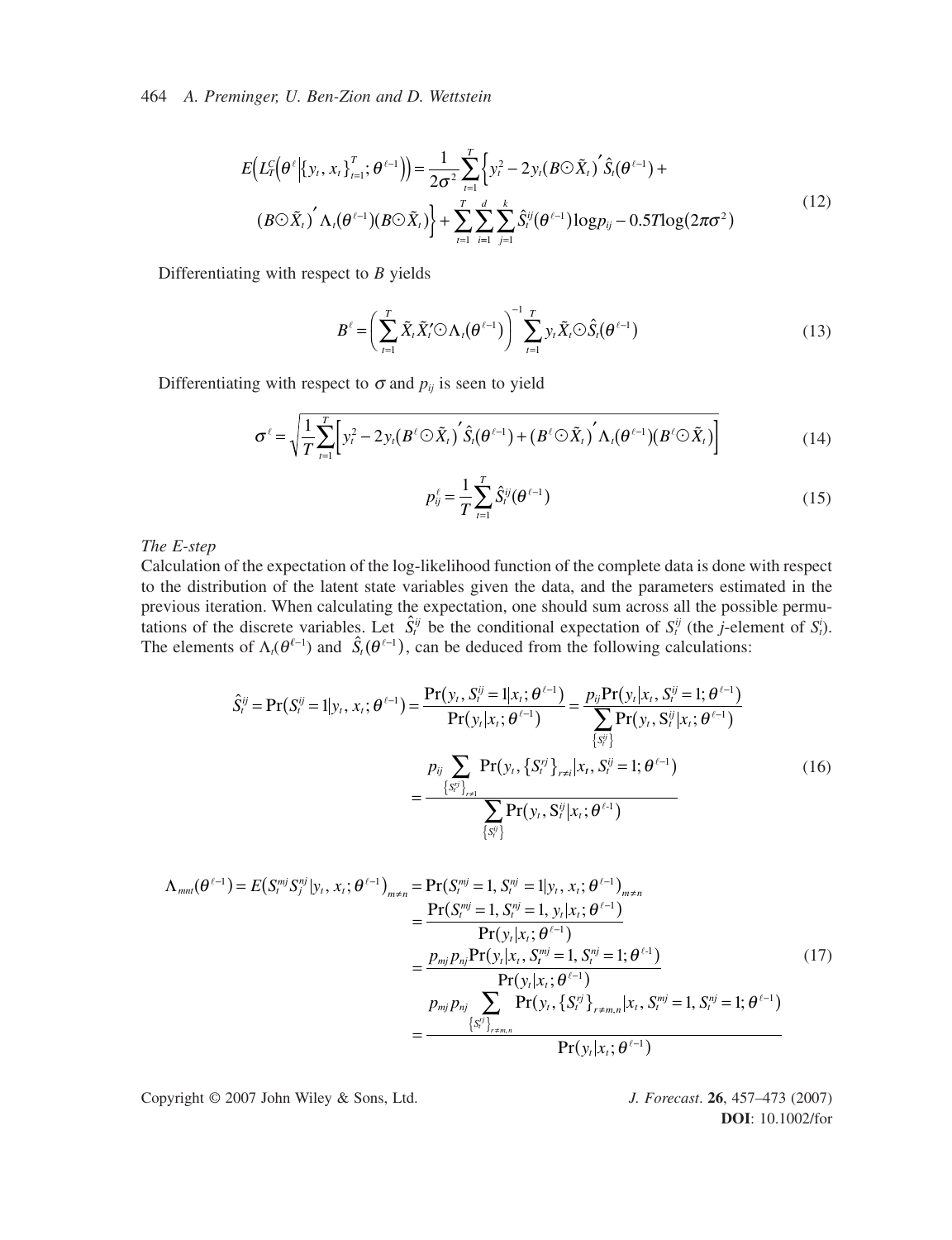Given an initial guess of the parameters, we repeat the procedure until  $\|\theta^{\ell-1} - \theta^{\ell-1}\|$  and  $L_T(\theta^{\ell})$  –  $L_T(\theta^{\ell-1})$  are smaller than some pre-specified tolerance level. Several different starting values should be used, and the maximum likelihood estimate of the model parameters will correspond to that associated with the largest value of the log-likelihood function that was obtained from the different starting values.

# COMBINING CONDITIONAL VOLATILITY FORECASTS USING AN ESR MODEL: AN APPLICATION TO EXCHANGE RATE DATA

We examine the problem of using a set of forecasts to generate a single forecast. The motivation for using a combination of forecasts stems from the low forecasting ability of models in general. This is not surprising because, in practice, forecasting models are intentional abstractions of a much more complex reality. By combining individual forecasts based on different specifications and/or information sets, we can improve our forecasts. Furthermore, as was pointed out by Diebold and Lopez (1996), one could refine and improve the model as more and more information becomes available. This approach might be the correct one to take in the long run. However, in the short run, the cost of getting more information is very high; hence we focus on the forecasts of the models rather than on the models themselves. In economics, one can find numerous examples for the use of a combination of forecasts; see Clemen (1989) for a review.

Acommon approach for combining forecasts is the simple average of the individual forecasts which according to Clemen (1989) tends to outperform more complicated combining methods. Another method of combining forecasts suggested by Granger and Ramanathan (1984) is a linear regression on a set of forecasts, where the dependent variable is the true value. Other combination methods, such as the Bayesian time varying weight methods Min and Zellner (1993), have been proposed as well. However, for the forecasting horizon we investigate in this work, the same authors have demonstrated that there is no substantial benefit to using Bayesian techniques rather than linear regression.

In this work we consider the use of two alternative methods: the combination of forecasts using a switching regression (SR) model and the linear ESR model (ESR). We compare these methods with two common approaches to combining forecasts: (a) average of the individual forecasts (AVERAGE); and (b) a linear regression where the coefficients are estimated by ordinary least squares (OLS).

We expect the ESR model to perform better relative to the traditional combining methods since this model would account for situations where the 'best' forecasting model switches over time, which implies that one should change the weighting scheme for each of the individual forecasts over time. However, if we assume that all the change-points are the same, the ESR model reduces to the traditional switching regression model in which all the combining weights shift at the same point in time. Thus the switching regression model incorporates a potentially binding constraint because all the individual combining weights are mutually dependent on one state variable. For example, the ESR combining method might take into account situations where the performance of forecasters employing simple dynamic models might deteriorate in times where the economy is undergoing drastic changes, whereas forecasts based on more 'fundamental' models might fare better under such circumstances and vice versa in other circumstances.

The forecasts of the daily volatility in several exchange rates are considered as the basis for an application of our model. The exchange rate data consist of noon (New York time) buying rates for the Japanese yen (JPY), the British pound (GBP) and the Swiss franc (CHF). All rates are against the US dollar (USD). The data are for the time period 1 January 1989 to 30 December 1995 (1736

Copyright © 2007 John Wiley & Sons, Ltd. *J. Forecast*. **26**, 457–473 (2007)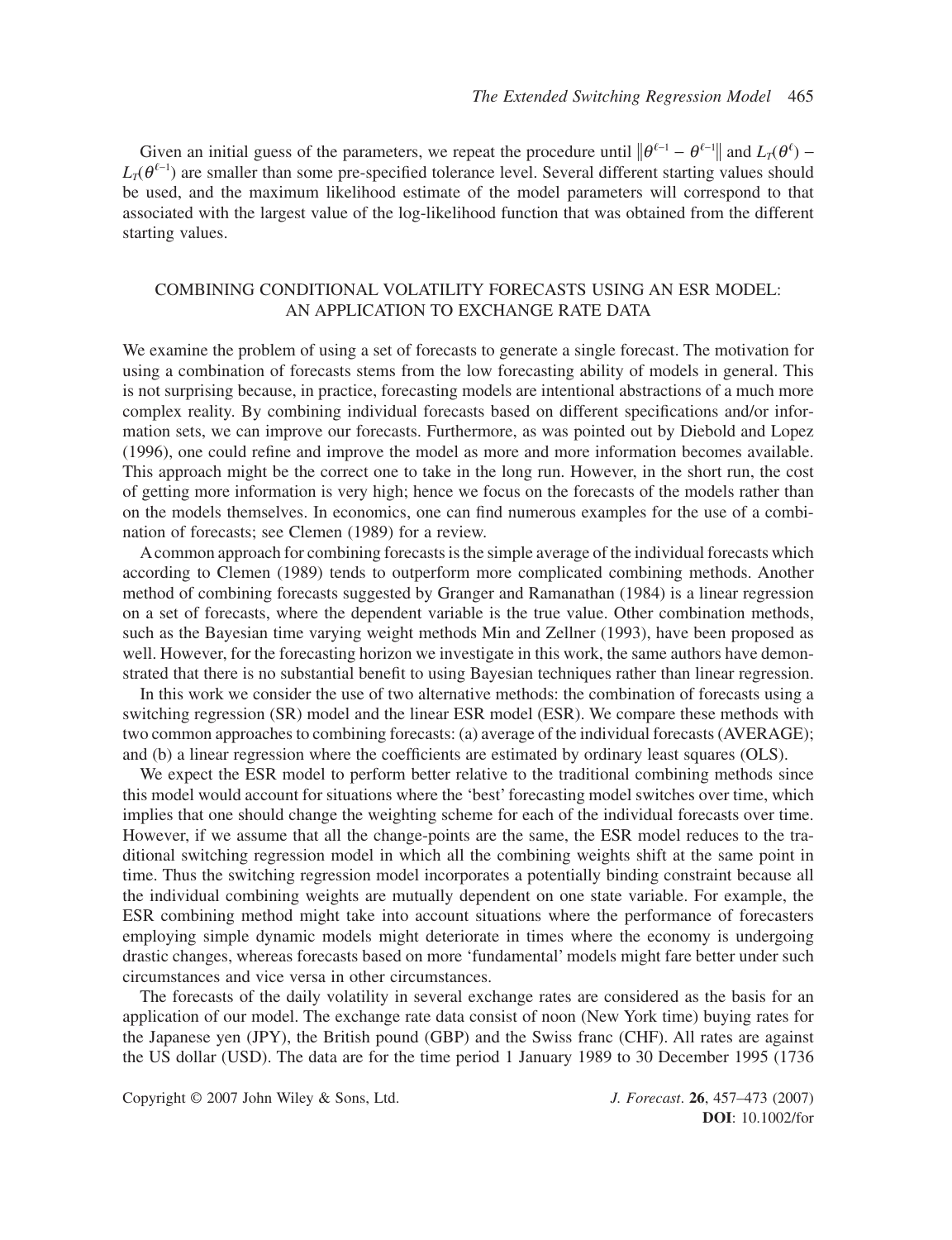

Figure 2. The return of the currencies against the dollar

observations). Let  $le<sub>t</sub>$  denote the logarithm of a spot exchange rate at time  $t$ . We concentrate on the exchange rate change  $r_t = le_t - le_{t-1}$ , so that  $r_t$  is the rate of depreciation (or appreciation) of the domestic currency over time; the  $r<sub>t</sub>$  series are plotted in Figure 2.

The exchange rates are modeled as a random walk. Meese and Rogoff (1983) and MacDonald and Taylor (1992) stress the empirical superiority of the random walk model over structural models of exchange rates determination, particularly in the short run. We follow this approach and assume that  $r_t = \mu + \varepsilon$ , where  $\varepsilon$ , is the error term and  $\mu$  is the mean return. The conditional variance of the error term,  $\sigma$ <sub>*<sub>i</sub>*</sub>, is approximated by the square of the error term.

Next, we generate volatility forecasts by two common models. The first model is the GARCH (1,1), in which the current conditional variance of the currency's return depends on the lagged squared error term of the return, and the conditional variance in the previous period; thus  $\sigma_t^2 = a_0 + a_1$  $a_1 \sigma_{t-1}^2 + a_2 \epsilon_{t-1}^2$ . The model (GARCH) parameters  $\hat{a}_0$ ,  $\hat{a}_1$ ,  $\hat{a}_2$ ,  $\hat{\mu}$  are estimated jointly by maximum likelihood methods assuming conditional normality. The second model is the MAV model, which defines the conditional volatility as a simple average of lagged squared of the error terms:

$$
\sigma_t^2 = \frac{1}{H} \sum_{h=1}^H \hat{\varepsilon}_{t-h}^2
$$

with *H* chosen to minimize the Schwarz criterion (1978), where  $\hat{\epsilon}_{t-h}^2 = (r_{t-h} - \hat{\mu})^2$  are the estimated lagged squared residuals. Our choice is motivated by the fact that these models are widely employed in the financial econometric literature. Hansen and Lunde (2005) compare the out-of-sample performances of 330 different volatility models to the GARCH (1,1) model, concluding: 'Interestingly, the best models do not provide a significantly better forecast than the GARCH (1, 1) model.' See

Copyright © 2007 John Wiley & Sons, Ltd. *J. Forecast*. **26**, 457–473 (2007)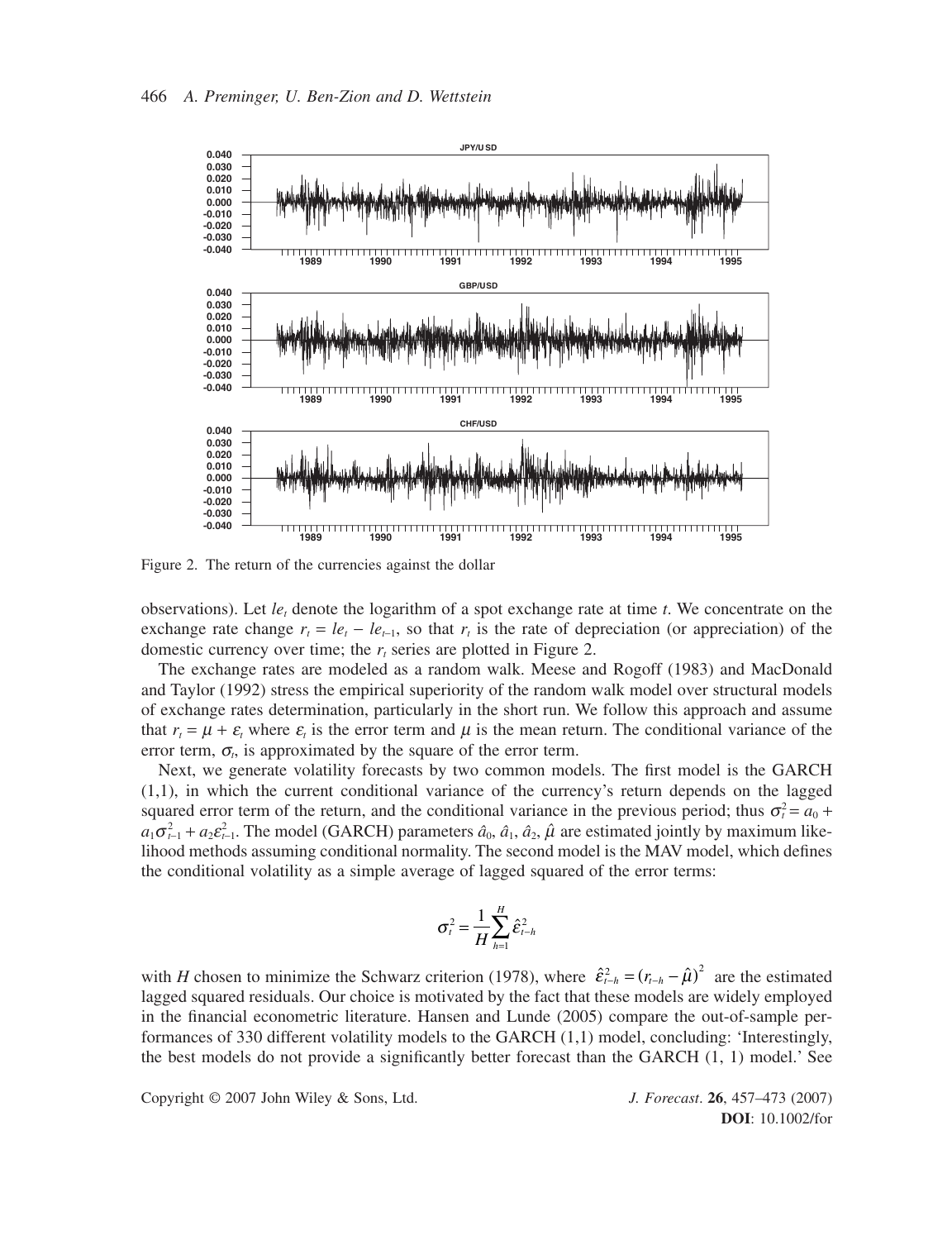also Donaldson and Kamstra (1997) and Pagan and Schwert (1990) for similar results regarding the simple GARCH and MAV models, respectively.

The individual volatility forecasts produced by the GARCH and MAV models were combined through the following equation:

$$
F_t = \alpha + \beta_1(s_t^1) f_{1t} + \beta_2(s_t^2) f_{2t}
$$
\n(18)

where  $s_t^i \in \{1, \ldots, k_i\}, 1 \leq k_i \leq \bar{k}, i = 1, 2, F_t$  is the combined volatility forecast and  $f_1, f_2$  are the individual forecasts representing the GARCH and MAV models, respectively, for time  $t \cdot \beta_1(s_t^1), \beta_2(s_t^2)$ are the weights which are given to each forecast and depend on the realization of the latent state variables  $s_t^i$ , which can assume one of  $k_i$  values with probability  $p_{ij}$ . Note that equation (18) provides the simple average (AVERAGE) as a forecast combining method when  $k_1 = k_2 = 1$ ,  $\alpha = 0$ ,  $\beta_{11} = \beta_{21}$  $= 0.5$ , and when  $k_1 = k_2 = 1$  the combining method is based on the ordinary least squares (OLS) estimates of  $\alpha$ ,  $\beta_{11}$ ,  $\beta_{21}$ . In order to obtain a combination of forecasts using parameters derived from the SR model we will have to impose  $s_t^1 = s_t^2$  on the equation above, while when we use the ESR model as a combining procedure we impose no such restrictions. Note that when  $k_i > 1$  performing the prediction requires us to substitute  $\beta_1(s_t^1), \beta_2(s_t^2)$  by their means, because we usually would not know the realization of the state variables.

The data is split into three subsamples; the first subsample contains observations from 1 January 1989 to 30 December 1991, which are used to estimate the parameters of the conditional volatility models (GARCH, MAV). Each model then produces a one-step-ahead volatility forecast for the first trading day of 1992. The first observation from 1989 is dropped and the first observation from 1992 is added to the estimation set and the parameters of the conditional volatility models are again estimated and used to give a one-step-ahead volatility forecast for the second trading day. This procedure continues until we get volatility forecasts from 1 January 1992 to 30 December 1995. The second subsample is from 1 January 1992 to 30 December 1994 and it is used to estimate the parameters of the OLS forecast combining model as well as the parameters of the ESR and SR models. Given our estimated models, we obtain one-step-ahead forecasts for the period 1 January 1995 to 30 December 1995 by combining the individual forecasts of GARCH and MAV using the combining methods described above.

#### **Data analysis**

In order to assess the distributional properties of the data, various descriptive statistics are reported in Table I, including mean, standard deviation, skewness, kurtosis and other statistics. Visual inspection of the series, which are presented in Figure 2, reveals no evidence of serial correlation, although the conditional variances are characterized by typical 'volatility clustering', that is, periods of high volatility followed by periods of low volatility. In particular, the hypothesis of normality is rejected for each exchange rate, using the Bera and Jarque (1982) joint test of normality (BJ test). Further evidence on the nature of deviations from normality may be derived from the sample skewness and kurtosis measures. The skewness of each series is very close to zero, while the kurtosis is very large.

Table I also provides information about the autocorrelation structure of the data. It presents the first three autocorrelation coefficients ( $\rho_1$ ,  $\rho_2$ ,  $\rho_3$ ) along with their standard errors, which reveal no evidence of serial correlation. The Ljung–Box (1978) statistic (LB(12)), for 12th serial correlation of the squared return of the exchange rate, implies a significant relationship. Bollerslev (1987) interprets the high autocorrelation of the squared data as a sign of conditional heteroskedasticity.

Copyright © 2007 John Wiley & Sons, Ltd. *J. Forecast*. **26**, 457–473 (2007)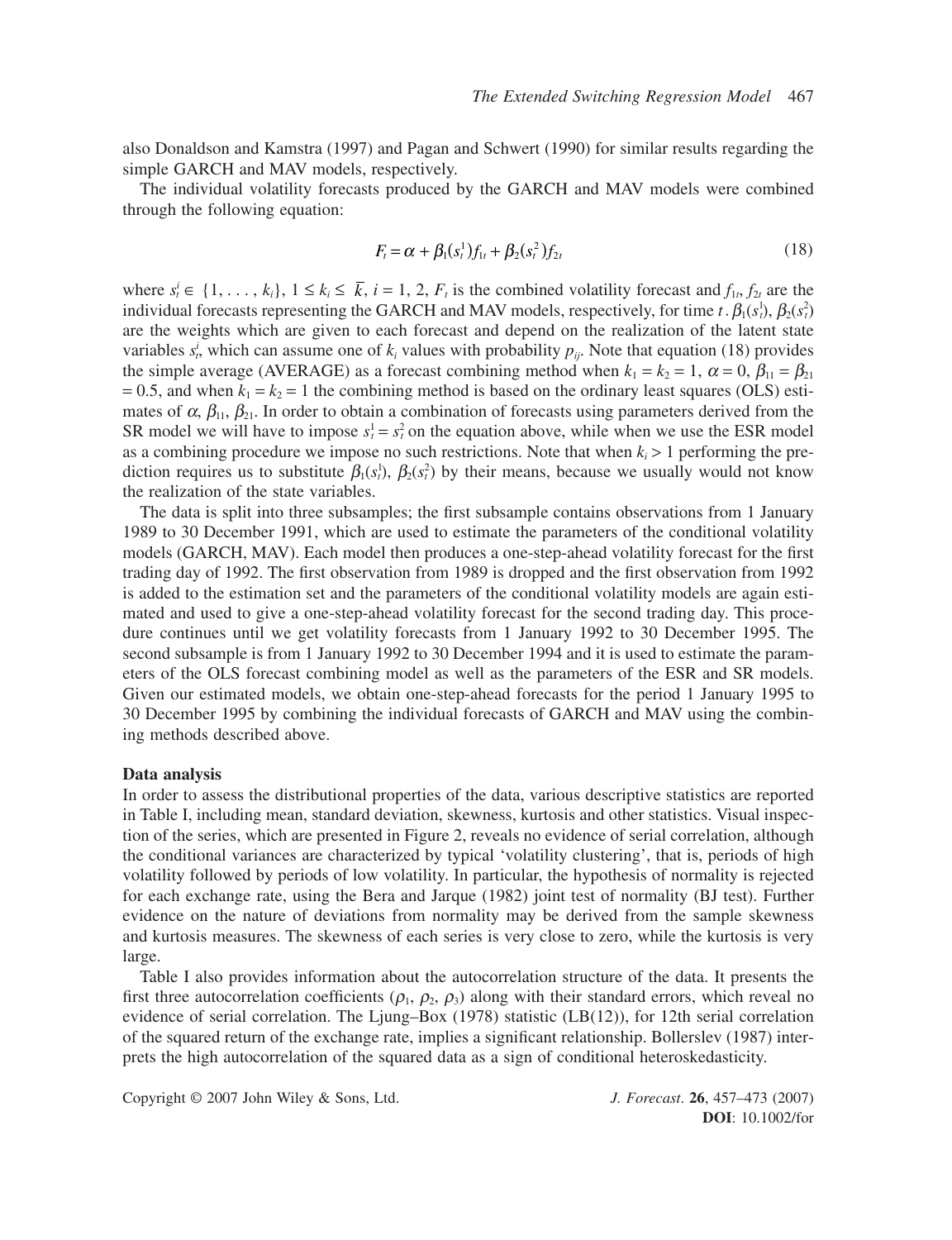| Statistic       | <b>JPY/USD</b> | <b>BP/USD</b> | <b>CHF/USD</b> |  |
|-----------------|----------------|---------------|----------------|--|
| Mean            | $-0.0002$      | $-0.0001$     | 0.0001         |  |
| SD              | 0.0063         | 0.0077        | 0.0071         |  |
| <b>Skewness</b> | $-0.4803$      | $-0.0131$     | 0.3156         |  |
| Kurtosis        | 5.6797         | 3.7781        | 5.0411         |  |
| <b>BJ</b> test  | 501.07         | 37.48         | 282.23         |  |
| Maximum         | 0.0254         | 0.0311        | 0.0331         |  |
| Q <sub>3</sub>  | 0.0036         | 0.0046        | 0.0038         |  |
| Median          | 0.0000         | 0.0001        | 0.0000         |  |
| Q <sub>1</sub>  | $-0.0034$      | $-0.0048$     | $-0.0039$      |  |
| Minimum         | $-0.0339$      | $-0.0290$     | $-0.0289$      |  |
| $\rho_1$        | 0.0365         | 0.0379        | 0.0841         |  |
|                 | (0.0260)       | (0.0260)      | (0.0260)       |  |
| $\rho_{2}$      | $-0.0103$      | $-0.0334$     | $-0.0213$      |  |
|                 | (0.0260)       | (0.0260)      | (0.0261)       |  |
| $\rho_3$        | $-0.0227$      | $-0.0129$     | 0.0003         |  |
|                 | (0.0260)       | (0.0260)      | (0.0262)       |  |
| LB(12)          | 42.53          | 43.99         | 94.58          |  |

Table I. Summary statistics for the daily return data in the period 1989–1995

*Note*: The data are from 1 January 1989 to 30 December 1995 (1736 observations). Q1 and Q3 are the first and third quartile, respectively, and BJ test is the Bera and Jarque (1982) joint test of normality, which is based on skewness and kurtosis and follows chisquare distribution with two degrees of freedom.  $\rho_1$ ,  $\rho_2$  and  $\rho_3$  are the coefficients of the autocorrelation with 1, 2 and 3 lags along with their standard errors in parentheses. LB(12) is the Ljung and Box (1978) test estimated for the 12th serial correlation for the squared returns of the data.

# **Model selection**

When applying the SR and ESR models to real data, the actual number of states for each state variable is unknown. Unfortunately, the standard likelihood ratio statistic for testing the null hypothesis of *N* states against the alternative hypothesis of  $N + 1$  states for each state variable is not distributed chi-square asymptotically, since under the null hypothesis the parameters that describe the  $N + 1$ -th state are unidentifiable. A common approach in the literature to determine the appropriate number of states is to use a class of information criteria. We consider the Bayes information criterion (BIC), which was shown to be useful in other cases of switching regression models (see Le *et al.*, 1996; Li and Wong, 2000).

In order to identify the number of states in the SR and ESR models, we estimate each model, using the data in the second subsample, assuming that each state variable can assume any number of states between two and six, and choose the model with the highest BIC value. Note that in the SR model a state is 'common' to all the forecasters, whereas in the ESR model the states are for each forecaster.

Table II presents the number of states, the values of the maximized log-likelihood function and the BIC for the models we selected. For example, for the JPY/USD volatility series in the best SR model according to the BIC, both volatility forecasters can assume one of three weights. In the best ESR model the weight of the first forecaster can assume one of five values, whereas the weight of the second assumes one of two values. Since this criterion can compare rival, non-nested models, we also see that in-sample the ESR model is strongly preferred to the SR model. The EM algorithm, developed in the previous section, was used for estimation.

Copyright © 2007 John Wiley & Sons, Ltd. *J. Forecast*. **26**, 457–473 (2007)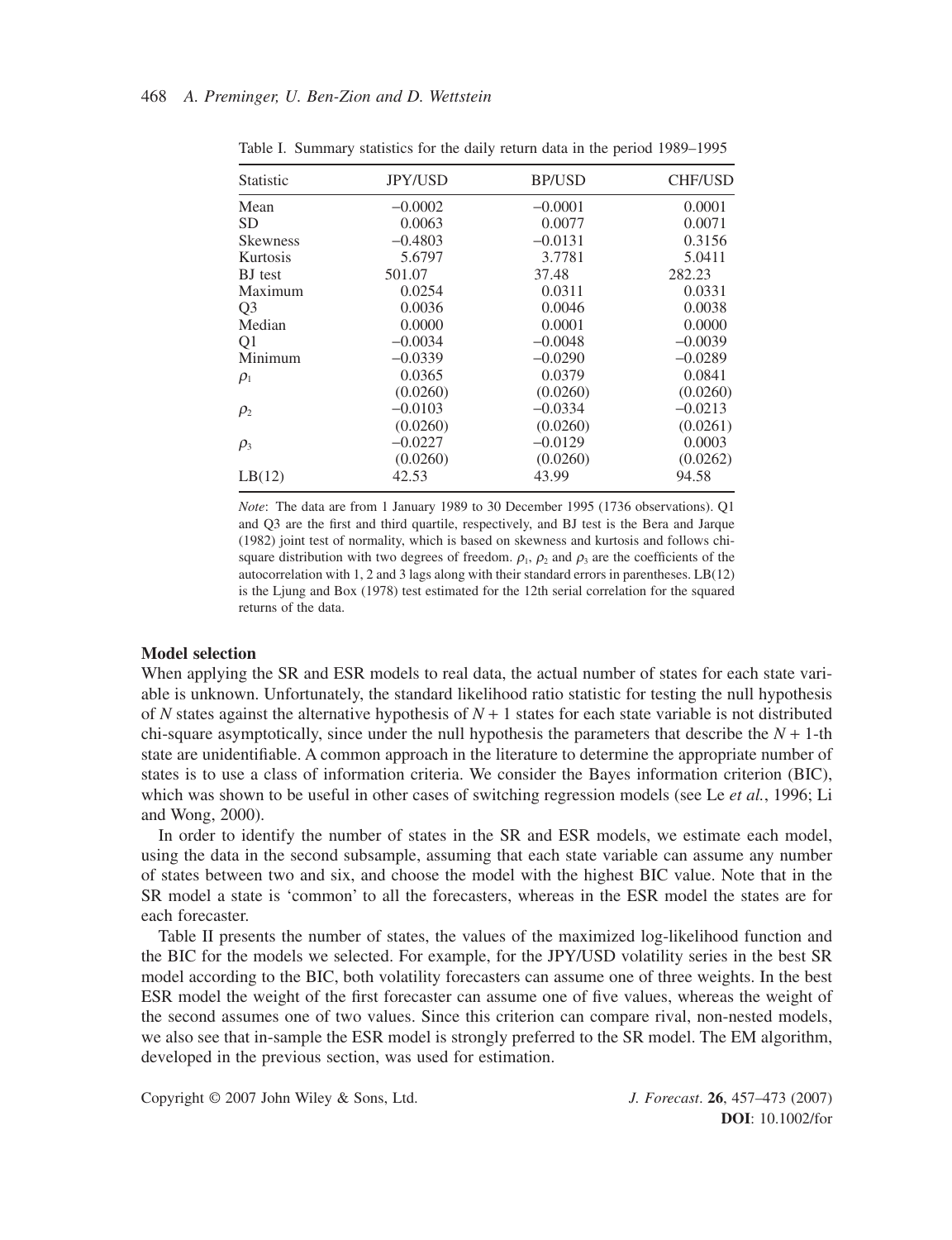| Exchange rate  | Model      |    | Log-likelihood | BIC.   | No. of states |  |
|----------------|------------|----|----------------|--------|---------------|--|
| <b>JPY/USD</b> | SR         |    | 6,336          | 12,599 |               |  |
|                | <b>ESR</b> | 16 | 6,621          | 13,137 | 2, 5          |  |
| GBP/USD        | <b>SR</b>  | 14 | 6,181          | 12,270 | 4             |  |
|                | <b>ESR</b> | 18 | 6,265          | 12,411 | 4, 4          |  |
| <b>CHF/USD</b> | <b>SR</b>  |    | 6,191          | 12,310 |               |  |
|                | <b>ESR</b> | 12 | 6,355          | 12,631 | 3, 2          |  |

Table II. Values of the log-likelihood and the BIC statistic for the chosen SR and ESR models for the period 1992–1994 (*T* = 747)

*Note*: The data are from 1 January 1992 to 30 December 1994 (747 observations). For the SR model we calculated the BIC for  $k \in \{1, \ldots, 6\}$  and for the ESR model this statistic is calculated for  $k_1, k_2 \in \{1, \ldots, 6\}$ . *L* is the number of parameters for the chosen model for each currency.

Table III. Root mean squared error and mean absolute error for the out-of-sample from 1 January 1995 to 30 December 1995

| Model                                                                                 | <b>JPY/USD</b>                                                         |                                                                           | GBP/USD                                                                |                                                                        | <b>CHF/USD</b>                                                      |                                                                            |                                                                      |                                                         |
|---------------------------------------------------------------------------------------|------------------------------------------------------------------------|---------------------------------------------------------------------------|------------------------------------------------------------------------|------------------------------------------------------------------------|---------------------------------------------------------------------|----------------------------------------------------------------------------|----------------------------------------------------------------------|---------------------------------------------------------|
|                                                                                       | <b>RMSE</b>                                                            | <b>MAE</b>                                                                | <b>RMSE</b>                                                            | <b>MAE</b>                                                             | <b>RMSE</b>                                                         | <b>MAE</b>                                                                 | $RMSE*$                                                              | $MAE*$                                                  |
| <b>GARCH</b><br><b>MAV</b><br><b>AVERAGE</b><br><b>OLS</b><br><b>SR</b><br><b>ESR</b> | 1.67E-04<br>1.68E-04<br>$1.63E-04$<br>1.78E-04<br>1.63E-04<br>1.67E-04 | 8.37E-05<br>$1.02E-04$<br>9.01E-05<br>$9.03E-0.5$<br>8.65E-05<br>8.65E-05 | 2.49E-04<br>$2.63E-04$<br>2.52E-04<br>2.38E-04<br>2.50E-04<br>2.36E-04 | 1.25E-04<br>1.44E-04<br>1.30E-04<br>1.19E-04<br>1.25E-04<br>$1.12E-04$ | 7.9E-05<br>7.86E-05<br>7.66E-05<br>7.11E-05<br>7.68E-05<br>7.57E-05 | 3.96E-05<br>$4.64E-05$<br>$4.02E - 05$<br>4.11E-05<br>4.66E-05<br>4.46E-05 | 103.3%<br>$105.3\%$<br>101.9%<br>$100.5\%$<br>$101.7\%$<br>$100.0\%$ | 99.1%<br>116.8%<br>103.5%<br>100.9%<br>105.4%<br>100.0% |

*Note*: RMSE is the squared root of the mean squared deviation between the volatility forecast by our combining methods and the actual volatility. MAE is the mean absolute deviation of the volatility forecasted by our combining method and the actual volatility.

\* RMSE and MAE are reported as a ratio to that of the ESR model.

## **Assessing the forecasting ability of the models**

We compare the forecasts by using two common evaluation measures for assessing the predictive accuracy of forecasting models. The measures are the root mean squared error (RMSE) and the mean absolute error (MAE). The results in Table III show these statistics for the period 1 January 1995 to 30 December 1995. In terms of the RMSE, we see that in the JPY/USD data the AVERAGE and the SR model do equally well, dominating other models. Whereas in the GBP/USD data the ESR model outperforms the other models and in the CHF/USD data, the OLS has the lowest RMSE. Therefore, on the basis of the RMSE, the results do not indicate any clear preference for any currency.

Usage of the MAE criteria also does not reveal any clear dominance relationship among the models for all exchange rates. Therefore, we calculate the RMSE and MAE relative to a benchmark model, which is the ESR model for each currency, and average the results for each model across the different currencies. The results, which are presented in percentage points, indicate that according to RMSE the ESR model is better than other combining models, while according to the MAE the GARCH model is preferable.

Copyright © 2007 John Wiley & Sons, Ltd. *J. Forecast*. **26**, 457–473 (2007)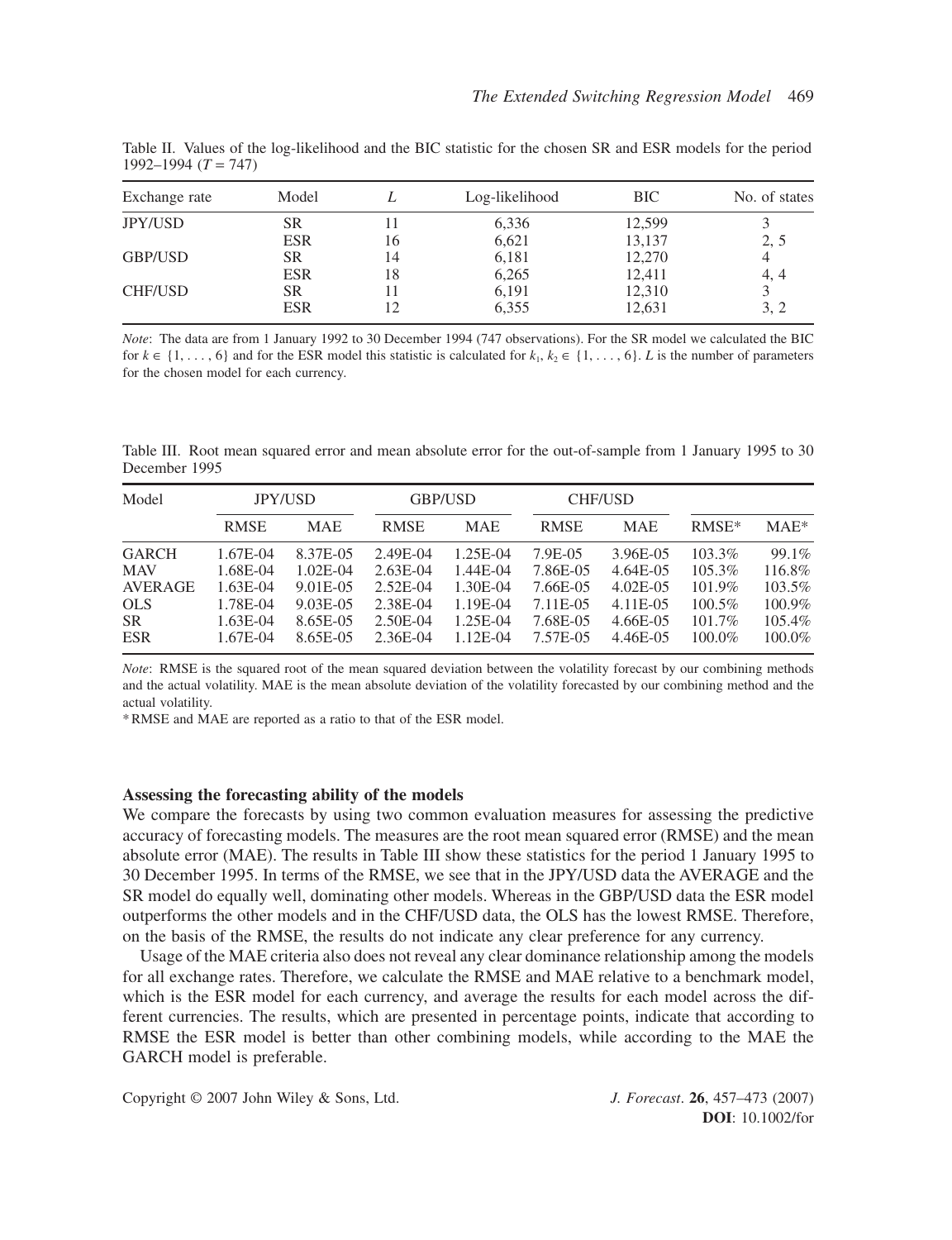#### **The encompassing test**

The forecasting evaluation measures discussed above cannot determine whether a given forecasting model is in fact 'significantly' better than another. In order to evaluate the statistical significance of rival models, we conduct a Chong and Hendry (1986) forecast encompassing test. Applications of this test for the out-of-sample comparison of forecasts in financial markets can be found in Donaldson and Kamstra (1996, 1997) and Darrat and Zhong (2000). To clarify the notion of forecast encompassing, note that the forecast error from a correctly specified model should be orthogonal to any additional information available to the forecaster. Thus, a model claiming to congruently represent the data-generating process must be able to account for the salient features of rival models. In more specific terms, model *k* encompasses model *j* if model *k* can explain what model *j* cannot explain, without model *j* being able to explain what model *k* cannot explain.

The encompassing tests are therefore based on a set of linear regressions of the forecast error from one model on the forecast from the other model. Thus, with  $(\hat{\epsilon}_t^2 - \hat{\sigma}_{\mu}^2)$  and  $(\hat{\epsilon}_t^2 - \hat{\sigma}_{\mu}^2)$  being the forecast errors from model *j* and model *k* respectively, and  $\hat{\sigma}_{jt}^2$ ,  $\hat{\sigma}_{kt}^2$  being the forecasts of the two models, we test the significance of the  $\delta_{ik}$  and  $\pi_{ki}$  coefficients in the following regressions:

$$
(\hat{\varepsilon}_t^2 - \hat{\sigma}_{jt}^2) = \lambda_1 + \delta_{jk}\hat{\sigma}_{kt}^2 + \upsilon_{1t}
$$
\n(19)

$$
(\hat{\varepsilon}_t^2 - \hat{\sigma}_{jt}^2) = \lambda_2 + \pi_{kj}\hat{\sigma}_{jt}^2 + \upsilon_{2t}
$$
\n(20)

in which  $v_{1t}$  and  $v_{2t}$  are random errors.

The null hypothesis is that neither model encompasses the other. If  $\delta_{jk}$  is not significant at some predetermined level, but  $\pi_{kj}$  is significant, we reject the null hypothesis in favor of the alternative hypothesis that model *j* encompasses model *k*. Conversely, if  $\delta_{ik}$  is significant but  $\pi_{ki}$  is not significant, we say that model *k* encompasses model *j*. If both  $\delta_{ik}$  and  $\pi_{ki}$  are not significant, or if  $\delta_{jk}$  and  $\pi_{kj}$  are both significant, we accept the null hypothesis that neither model encompasses the other.

Our findings are reported in Table IV. Columns 2–6 of the table contain the marginal *p*-values associated with robust consistent *t*-statistics based on computation of heteroskedasticity-consistent standard errors (White, 1980) where *p*-values less than 0.10 indicate that the forecast from the model listed along the top of the table explains, with 10% significance level, the forecast error from the model listed down the left side of the table, and thus the model listed down the side cannot encompass the model listed along the top, at the 10% significance level. For example, for the JPY/USD case the *p*-value of 0.0897 in the MAV row and in the SR column indicates that the SR model's forecast of the volatility in JPY/USD data explains the MAV model's forecast error at the 10% significance level. Conversely, the *p*-value of 0.7788 in the SR column and in the MAV row reveals that the SR forecast error could not be explained by the SR model's forecast at the 10% significance level. Therefore, for the case of the JPY\USD, the SR model encompasses the MAV model. The bold numbers in the table indicate that the model in the column encompasses the model in the row at the 10% significance level.

The results from the encompassing test show that the other models, at the 10% significance level, do not encompass the ESR model, whereas the rival models were dominated by other models at least once. For example, ESR encompasses MAV in the JPY/USD data. ESR also encompasses MAV in the GBP/USD data and OLS in the CHF/USD data. Therefore, we conclude, based on the encompassing tests, that ESR is significantly preferred to other forecast combining methods.

Copyright © 2007 John Wiley & Sons, Ltd. *J. Forecast*. **26**, 457–473 (2007)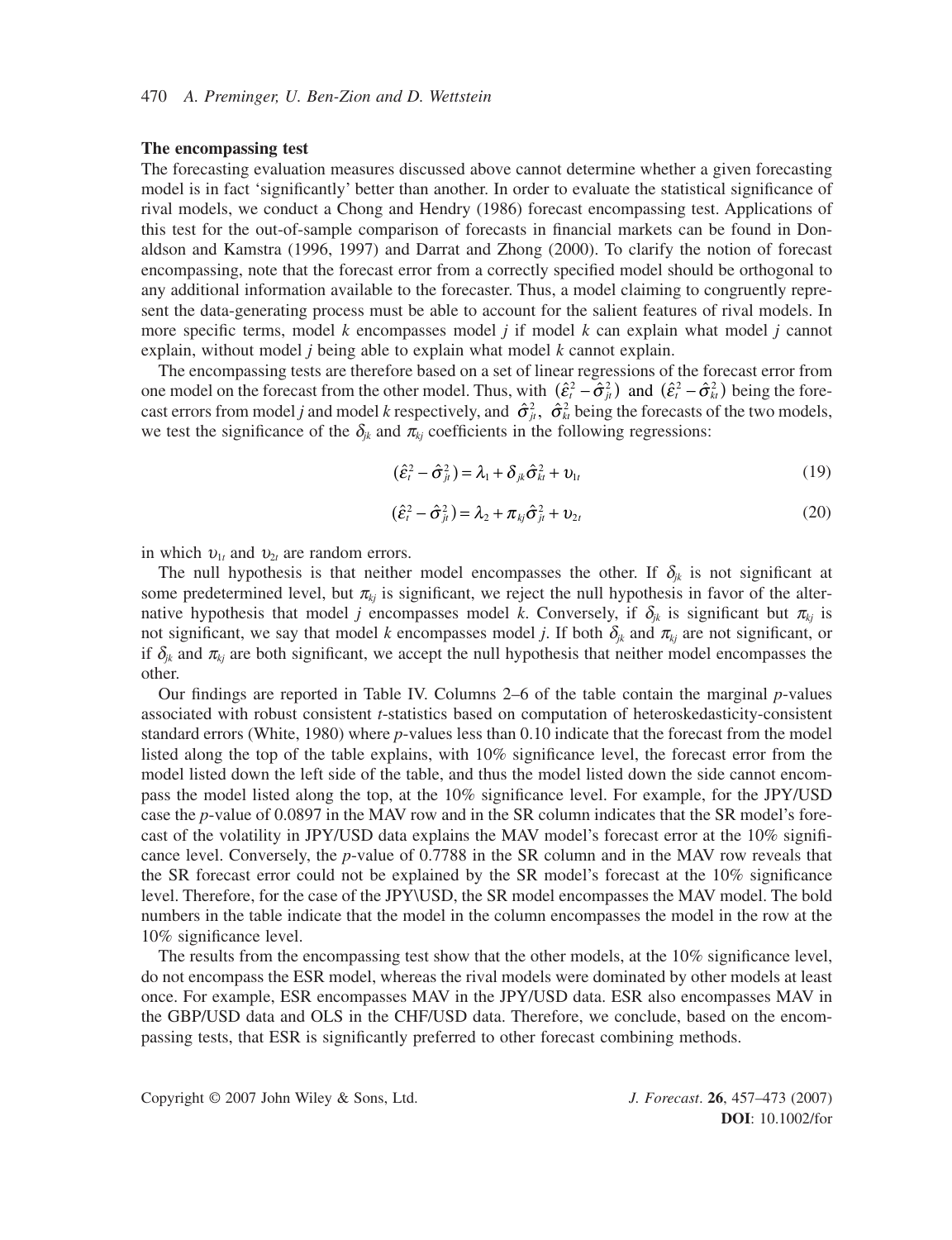| Exchange rate  | Forecast error                                             | Forecast $\hat{\sigma}_{k}^{2}$ from $\downarrow$ |                            |                            |                            |                                      |                                      |  |
|----------------|------------------------------------------------------------|---------------------------------------------------|----------------------------|----------------------------|----------------------------|--------------------------------------|--------------------------------------|--|
|                | $\hat{\epsilon}_t^2 - \hat{\sigma}_{it}^2$                 | <b>GARCH</b>                                      | <b>MAV</b>                 | <b>AVERAGE</b>             | <b>OLS</b>                 | <b>SR</b>                            | <b>ESR</b>                           |  |
|                | from $\downarrow$                                          |                                                   |                            |                            |                            |                                      |                                      |  |
| <b>JPY/USD</b> | <b>GARCH</b>                                               |                                                   | 0.5119                     | 0.4561                     | 0.0002                     | 0.4203                               | 0.5782                               |  |
|                | <b>MAV</b><br><b>AVERAGE</b>                               | 0.7451<br>0.8289                                  | 0.1646                     | 0.0058                     | 0.0004<br>0.0002           | 0.0897<br>0.6433                     | 0.0001<br>0.1005                     |  |
|                | <b>OLS</b><br><b>SR</b>                                    | 0.0478<br>0.3486                                  | 0.1234<br>0.7788           | 0.0749<br>0.6130           | 0.0002                     | 0.0506                               | 0.0837<br>0.9269                     |  |
|                | <b>ESR</b>                                                 | 0.6606                                            | 0.1104                     | 0.6086                     | 0.0003                     | 0.4282                               |                                      |  |
| <b>GBP/USD</b> | <b>GARCH</b><br><b>MAV</b><br><b>AVERAGE</b><br><b>OLS</b> | 0.1591<br>0.3239<br>0.8913                        | 0.3125<br>0.0069<br>0.3954 | 0.3492<br>0.0005<br>0.5471 | 0.1179<br>0.9175<br>0.4124 | 0.3931<br>0.0053<br>0.0791<br>0.6644 | 0.0201<br>0.8013<br>0.2236<br>0.0198 |  |
|                | <b>SR</b><br><b>ESR</b>                                    | 0.9809<br>0.51365                                 | 0.3004<br>0.2083           | 0.5106<br>0.5883           | 0.0445<br>0.0261           | 0.9202                               | 0.0301                               |  |
| <b>CHF/USD</b> | <b>GARCH</b><br><b>MAV</b>                                 | 0.0369                                            | 0.3293                     | 0.4554<br>0.0217           | 0.0115<br>0.4496           | 0.5979<br>0.0418                     | 0.5358<br>0.0200                     |  |
|                | <b>AVERAGE</b><br><b>OLS</b>                               | 0.1832<br>0.5395                                  | 0.5404<br>0.5437           | 0.6739                     | 0.1065                     | 0.1719<br>0.4814                     | 0.4062<br>0.0486                     |  |
|                | <b>SR</b><br><b>ESR</b>                                    | 0.9919<br>0.3504                                  | 0.2316<br>0.9806           | 0.3124<br>0.8634           | 0.0054<br>0.7686           | 0.3206                               | 0.3727                               |  |

Table IV. Results for the out-of-sample encompassing tests

*Note*: The table reports robust *p*-values on  $\delta_{jk}$  from the OLS regression:  $(\hat{\epsilon}_i^2 - \hat{\sigma}_{jk}^2) = \lambda_1 + \delta_{jk}\hat{\sigma}_{ki}^2 + v_{1i}$ , where  $\hat{\sigma}_{ki}^2$  is model *k*'s one-step-ahead forecast of the variance and  $(\hat{\epsilon}_i^2 - \hat{\sigma}_j^2)$  is the out-of-sample forecasting error of model *j*. The results are for all the currencies.

## SUMMARY AND EXTENSIONS

In this paper we propose a new class of models—the ESR models—which generalize the concept of switching regression models by allowing for several independent latent state variables to determine disjoint sets of the model parameters across time. These models constitute an important addition to modeling choices as they allow the analyst to parameterize large state spaces with a small number of parameters. This may be a desirable feature in modeling high-frequency data. The largesample properties of the maximum likelihood estimates of our model are discussed. We develop an EM algorithm in order to estimate the parameters in a linear ESR model.

The ESR model is applied as a method for combining forecasts of exchange rate volatility. The individual forecasts used are those given by GARCH and MAV forecasting models. The results suggest that the ESR forecast combining method generally outperforms forecasts from competing forecast combining models. The significance of this result is evident from the forecast encompassing tests employed.

There are several interesting questions in the context of the extended switching regression framework, which warrant further research. In this work, we assumed that each of the state variables is independent over time. However, we can use our modeling approach in the context of a Markov regression model. In such models the state variable probabilities change according to the value of an unobserved Markov process. The ESR approach may also be used to model general time series, such as positive valued, censored or even time series with both discrete and continuous components,

Copyright © 2007 John Wiley & Sons, Ltd. *J. Forecast*. **26**, 457–473 (2007)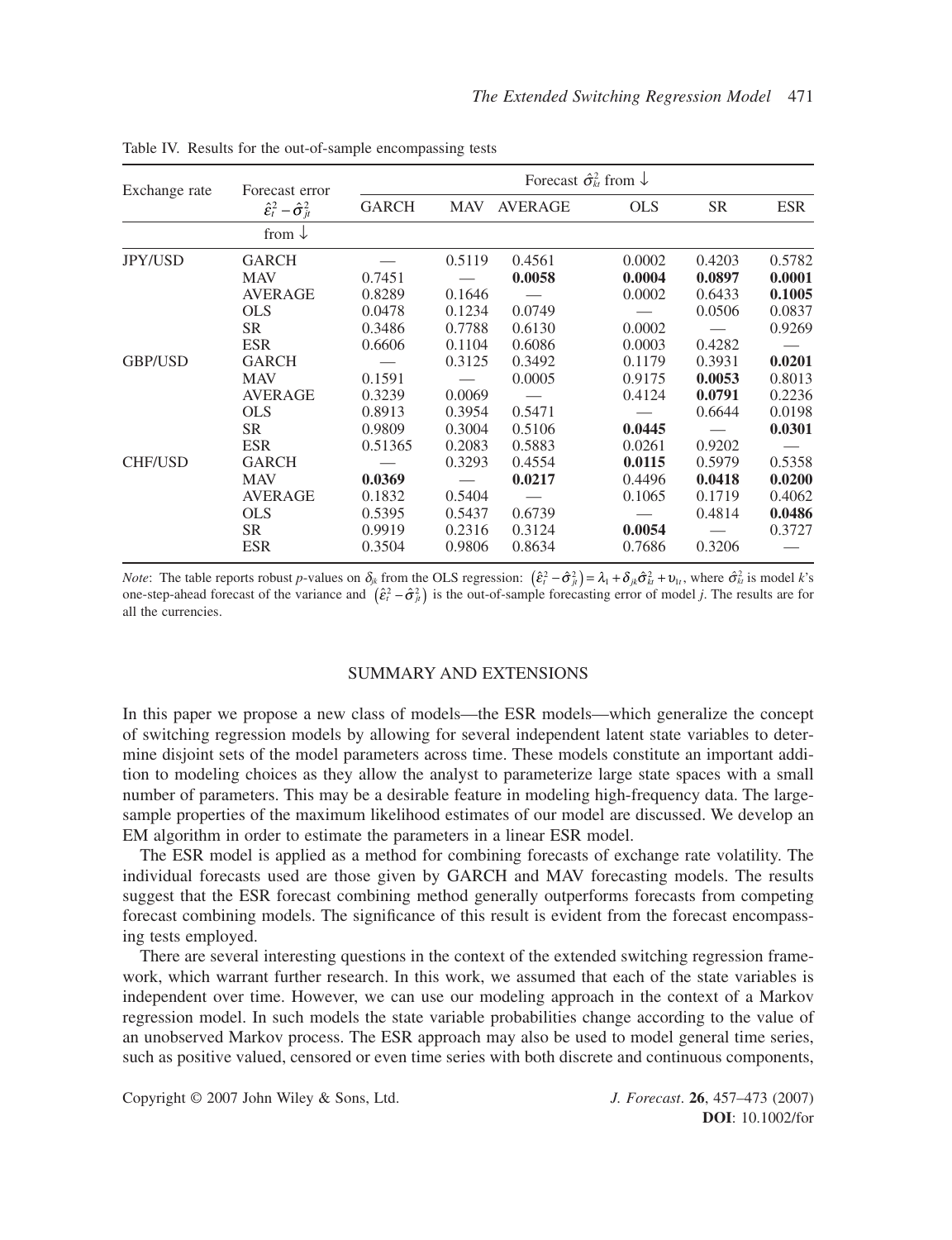which are typical of economic data. For example, we can use our modeling approach to extend the autoregressive conditional duration (ACD) model of Engle and Russell (1998), proposed to model the spacing between consecutive financial transactions. These extensions leave several interesting and challenging areas for future research.

# ACKNOWLEDGEMENTS

The authors thank Luc Bauwens, Zvi Eckstein, Ezra Einy, Offer Lieberman, and Farshid Vahid for several insightful comments and suggestions, and seminar participants in the FFM 2004 conference, Amsterdam University, CORE-UCL in Louvain la Neuve, Ben-Gurion University and Tel Aviv University. Preminger gratefully acknowledges research support from the Kreitman Foundation. Sharon Rubin provided excellent editorial assistance.

#### **REFERENCES**

- Bauer H. 1972. *Probability Theory and Elements of Measure Theory*. Holt, Rinehart & Winston: New York.
- Bera AK, Jarque CM. 1982. Model specification tests: a simultaneous approach. *Journal of Econometrics* **20**: 59–82.
- Billingsley P. 1961. *Statistical Inference for Markov Processes*. Holt: New York.
- Bollerslev T. 1987. A conditional heteroskedastic time series model for speculation prices and rates of return. *Review of Economics and Statistics* **69**: 542–547.
- Bollerslev T, Chou RY, Kroner KF. 1992. ARCH modeling in finance: a review of the theory and empirical evidence. *Journal of Econometrics* **52**: 5–59.
- Chong YY, Hendry DF. 1986. Econometric evaluation of linear macro-economics models. *Review of Economic Studies* **53**: 671–690.
- Clemen RT. 1989. Combining forecasts: a review and annotated bibliography. *International Journal of Forecasting* **5**: 559–583.
- Darrat AF, Zhong M. 2000. On testing the random-walk hypothesis: a model-comparison approach. *Financial Review* **35**: 105–124.
- Dempster AP, Laird NM, Rubin DB. 1977. Maximum likelihood from incomplete data via the EM algorithm. *Journal of the Royal Statistical Society B* **39**: 1–38.
- Diebold FX, Lopez JA. 1996. Forecast evaluation and combination. In *Handbook of Statistics*, Maddala GS, and Rao CR (eds). North-Holland: Amsterdam; 241–268.
- Domowitz I, White H. 1982. Misspecified models with dependent observations. *Journal of Econometrics* **20**: 35–58.
- Domowitz I, White H. 1984. Nonlinear regression with dependent observations. *Econometrica* **52**: 143–161.
- Donaldson RG, Kamstra M. 1996. Forecast combining with neural networks. *Journal of Forecasting* **15**: 49–61. Donaldson RG, Kamstra M. 1997. An artificial neural network-GARCH model for international stock returns
- volatility. *Journal of Empirical Finance* **4**: 17–46.
- Engel C, Hamilton JD. 1990. Long swings in the dollar: are they in the data and do markets know it? *American Economic Review* **80**: 689–713.
- Engle RF, Russell JR. 1998. Forecasting transaction rates: the autoregressive conditional duration model. *Econometrica* **66**: 1127–1162.
- Gallant AR, White H. 1988. *A Unified Theory of Estimation and Inference for Nonlinear Dynamic Models*. Basil Blackwell: Oxford.
- Granger CWJ, Ramanathan R. 1984. Improved methods of combining forecasts. *Journal of Forecasting* **3**: 197–204.
- Hamilton JD. 1990. Analysis of time series subject to changes in regime. *Journal of Econometrics* **45**: 39–70. Hamilton JD. 1994. *Time Series Analysis*. Princeton University Press: Princeton, NJ.

Copyright © 2007 John Wiley & Sons, Ltd. *J. Forecast*. **26**, 457–473 (2007)